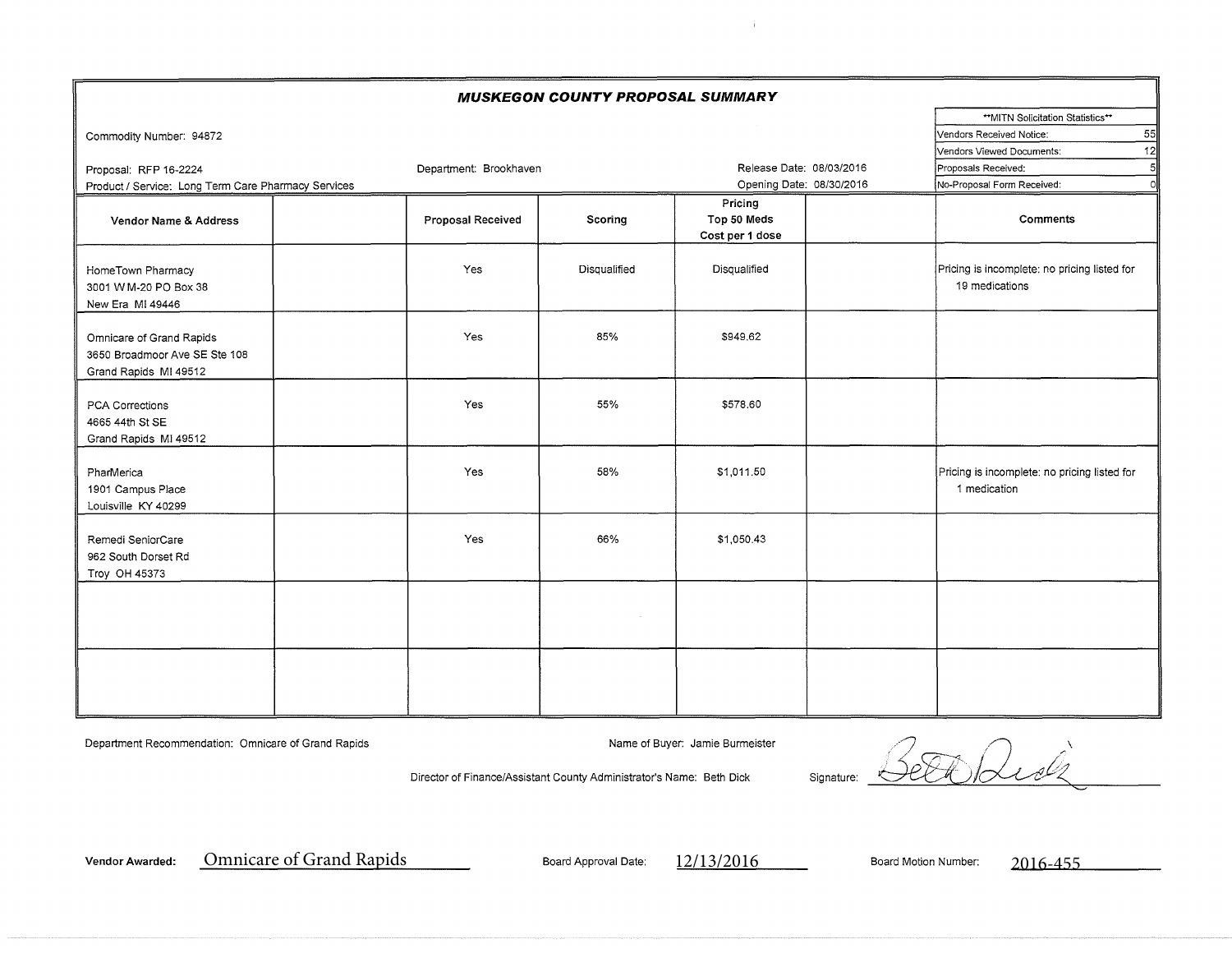| <b>Pharmacy Product Price Sheet</b><br>PCA<br>Pharmerica<br>Redmi<br>HomeTown Pharmacy<br>Omnicare<br>Standard<br>Cost for<br>Cost per<br>l Standard<br>Cost for<br>Cost per<br>l Standard<br>Cost for<br>Cost per<br>Standard<br>Cost for<br>Standard<br>Alternate<br>Cost for<br>Cost per<br>1 Month<br>Daily<br>1 Month<br>Daily<br>1 Month<br>Daily<br>1 Month<br>Daily<br>1 Month<br>Daily<br>Pill<br>Pill<br>Pill<br>Dosage<br>Pill<br>Dosage<br>Supply<br>Dosage<br>Supply<br>Supply<br>Dosage<br>Supply<br>Dosage<br>Name<br>Supply<br><b>Medication List</b><br>5.36<br>25.38 \$<br>25.38<br>9.99<br>- \$<br>23.23<br>-\$<br>5.36<br>1   \$<br>26.60 \$<br>26.60<br>30 S<br>s<br>23.23<br>- 3<br>ا \$<br>Amlodipine 10mg<br>-1<br>11S<br>4.97<br>20.14<br>1 I S<br>19.57<br>\$<br>18.01<br>4.97<br>S<br>1   \$<br>- \$<br>20.14<br>19.57<br>- 3<br>$30 $ \$<br>7.99<br>\$<br>18.01<br>$\mathbf{1}$<br>Amlodipine 5mg<br>21.99<br>36.79<br>$1 \mid$ \$<br>15.38<br>15.38<br>$1$ \$<br>43.07<br>43.07<br>1   \$<br>40.43<br>\$<br>40.43<br>30 <sup>1</sup><br>$\overline{1}$<br>\$<br>36.79<br>\$<br>\$<br>-\$<br>\$<br>Atorvastatin 10mg<br>Not Provided<br>55.96<br>30 <sup>1</sup><br>21.99<br>\$<br>$1$ \ $\sqrt{3}$<br>20.51<br>\$<br>20.51<br>vot Provided<br>\$<br>$1$ s<br>55.96 \$<br>$\mathbf{1}$<br>50.77<br>- \$<br>50.77<br>Atorvastatin 20mc<br>- \$<br>50.77<br>21.33<br>\$<br>21.33<br>57.38<br>- \$<br>57.38<br>55.96<br>- \$<br>55.96<br>$30$ $\sqrt{5}$<br>21.99<br>$\blacktriangleleft$<br>\$<br>50.77<br>\$<br>1 S<br>1 I S<br>1 S<br>Atorvastatin 40mg<br>14.32<br>7 16<br>$1$ \$<br>7.05<br>$2 $ \$<br>10.99<br>-\$<br>5.50<br>\$<br>\$<br>7.31<br>$21$ \$<br>\$<br>7.05<br>-\$<br>60<br>11,33<br>$\mathbf{1}$<br>7.31<br>Benztropine 1mg<br>- \$<br>57.51<br>$\mathbf{r}$<br>35.19<br>- \$<br>35.19<br>11S<br>$19.03$ \$<br>19,03<br>115.02 \$<br>60<br>36.76<br>17.12<br>\$<br>17.12<br>11S<br>$21$ \$<br>Bumetanide 2mg<br>l S<br>$\mathbf 1$<br>37.92<br>$11.37$ \$<br>26.70<br>$\mathbf{3}$<br>\$<br>32.63<br>- \$<br>10,88<br>$4 $ \$<br>s.<br>9.48<br>11S<br>11.37<br>$31\sqrt{3}$<br>34.79<br>- \$<br>11.60<br>60   \$<br>Carbidopa-Levodopa 25/100mg<br>4.50<br>$\overline{2}$<br>17.79<br>21s<br>9.00<br>1 S<br>$24.15$ \$<br>24.15<br>21S<br>39.08<br>- \$<br>19.54<br>\$<br>35.57<br>\$<br>60<br>l S<br>21.99<br>- \$<br>Carvedilol 12.5mg<br>4.20<br>39.08<br>\$<br>35.57<br>\$<br>17.79<br>21S<br>8.40<br>11S<br>$24.15$ \$<br>24.15<br>$21$ \$<br>- \$<br>19.54<br>Carvedilol 25mg<br>$60 \mid$ \$<br>18.47<br>$\overline{2}$<br>- \$<br>17.79<br>4.20<br>$24.15$ \$<br>24.15<br>$21$ \$<br>39.08<br>19.54<br>$60 \mid$ \$<br>8.99<br>\$<br>35.57<br>\$<br>2 S<br>8.40<br>S.<br>$1$ \ $\sqrt{3}$<br>- \$<br>$\mathbf{2}$<br>Carvedilol 3.125mg<br>2.59<br>$1$ s<br>17.67<br>$\overline{2}$<br>\$<br>2 IS<br>11S<br>10.39 \$<br>10.39<br>$60$   \$<br>£.<br>16.13<br>8.07<br>5.17<br>- \$<br>9.36 <sup>5</sup><br>9.36<br>Clonazepam 0.5mg<br>8.10<br>71.90 \$<br>71.90<br>66.56 \$<br>30<br>39.99<br>$\vert$ 1<br>\$<br>60.38<br>\$<br>60.38<br>$1 \mid$ \$<br>8.10<br>\$<br>$1$ s<br>1   \$<br>66.56<br>Clopidogrel 75mg<br>  \$<br>31.61<br>$\overline{2}$<br>\$<br>\$<br>9.27<br>2 S <br>63.21<br>$\sqrt{3}$<br>$1$ s<br>14.08<br>- \$<br>14.08<br>3 <br>27.95<br>- \$<br>9.32<br>Divalproex Sodium 125mg<br>$60$   \$<br>26.25<br>18,53<br>$1$ s<br>1 i \$<br>74.11<br>30S<br>25.99<br>\$<br>74.08<br>S.<br>74.08<br>$1$   \$<br>8.00<br>\$<br>8.00<br>88.68<br>- \$<br>88.68<br>74.11<br>- \$<br>Donepezil 10mg<br>$\mathbf{1}$<br>30 I S<br>17,61<br>$\overline{1}$<br>15.47<br>15.47<br>$1 \,$ S<br>49.32<br>49.32<br>$1$ \ $\sqrt{3}$<br>17.01<br>17.01<br>11S<br>$16.74$ \$<br>16.74<br>Doxazosin 4mg<br>\$<br>\$<br>\$<br>- \$<br>30 S<br>33.16<br>33.16<br>69.51<br>63.47<br>\$<br>60.69<br>- \$<br>60.69<br>11S<br>\$<br>$1$ S<br>69.51<br>S<br>11 \$<br>66.98 \$<br>66.98<br>$\mathbf{1}$<br>Duloxetine 20mg<br>43.24<br>- \$<br>21.62<br>$2 $ \$<br>11.40<br><b>S</b><br>5.70<br>26.98 \$<br>26,98<br>$21$ \$<br>$35.22$ \$<br>17,61<br>$60$   \$<br>8.99<br>$\overline{2}$<br>\$<br>$1$ S<br>Famotidine 20mg<br>30 \$<br>325mg<br>2.58<br>$1$ \ \$<br>11.64<br>11.64<br>$1$ \ \$<br>10.37<br>10.37<br>$3 \mid 3$<br>25.03<br>8.34<br>2,87<br>\$<br>2.58<br>\$<br>-\$<br>-\$<br>- \$<br>Ferrous sulfate 300mg<br>2 s<br>3.36<br>$30 $ \$<br>4.34<br>\$<br>\$<br>7.40<br>4.24<br>3.00<br>$2$   \$<br>6.72S<br>Furosemide 20mg<br>7.40<br>$1$ S<br>4.24<br>- \$<br>$6.00\frac{1}{3}$<br>$\mathbf{1}$<br>4.28<br>4.28<br>$2$ s<br>30S<br>4.56<br>$\overline{1}$<br>\$<br>7.88<br>-S<br>7.88<br>$1$   \$<br>- \$<br>$6,00$ \$<br>3.00<br>$21$ \$<br>$7.10$ \$<br>3.55<br>Furosemide 40mg<br>$1 \,$ $\sim$<br>4.98<br>2s<br>2l s<br>$11.55$ \$<br>$30 \mid$ \$<br>7.24<br>\$<br>14.39<br>4.98<br>$7.33$ \$<br>3.67<br>5.78<br>\$<br>14.39<br>- \$<br>Furosemide 80mg<br>$\overline{2}$<br>31S<br>2.36<br>$3$ $\bar{3}$<br>3 I S<br>60S<br>13.92<br>\$<br>12.62<br>\$<br>6.31<br>7.08<br>-S<br>$8.28$ \$<br>2.76<br>18 39 \$<br>6.13<br>Gabapentin 100mg caps<br>30.67<br>$\overline{2}$<br>\$<br>25.55<br>\$<br>12.78<br>3 S <br>10.18<br>3.39<br>$3 \mid 3$<br>16.17 \$<br>3 <br>39.93 \$<br>13.31<br>60 S<br>-\$<br>5.39<br>Gabapentin 300mg caps<br>$\overline{2}$<br>$3 \mid 3$<br>5,50<br>$3 \,$ $\frac{1}{3}$<br>3 I \$<br>60<br>\$<br>44.97<br>-\$<br>22.49<br>16.50<br>28.04 \$<br>9.35<br>72.28 \$<br>24.09<br>46.99<br>- \$<br>Gabapentin 600mg tab<br>S<br>60<br>52.38<br>13.10<br>$9.68$ \$<br>9.68<br>10.07<br>23.29<br>$\overline{1}$<br>$\mathfrak{s}$<br>11.92<br>\$<br>11.92<br>$4 \,$ s<br>- \$<br>$1$ S<br>1 I S<br>10.07 S<br>Hydrocodone-Acetamin 10/325mg<br>l S<br>8.37S<br>17.27<br>s.<br>9.60<br>\$<br>9.60<br>64.39<br>- \$<br>16.10<br>1 I S<br>8.37<br>8.88<br>$60 \mid S$<br>4 S<br>1 I S<br>- \$<br>8.88<br>Hydrocodone-Acetamin 5/325mg<br>10.24<br>39.94<br>10.55 \$<br>60 S<br>18.76<br>\$<br>10.24<br>\$<br>4 S<br>-3<br>9.99<br>1 i S<br>10.55<br>10,96 \$<br>10.96<br>Hydrocodone-Acetamin 7.5/325mg<br>1 I S<br>$30 \mid S$<br>25.77<br>$\overline{1}$<br>\$<br>10.89<br>10.89<br>$21$ \$<br>53.63<br>26.82<br>$2$ \$<br>$11.42$ \$<br>5.71<br>2l s<br>19.30<br>9.65<br>Hyoscyamine 0.125mg<br>\$<br>\$<br>- \$<br>$30$ $\sqrt{3}$<br>\$<br>12.60<br>\$<br>12.60<br>13.50<br>\$<br>13.50<br>32.95 \$<br>$31.23$ \$<br>Isosorbide MN ER 30mg<br>18.99<br>$\overline{1}$<br>- \$<br>11S<br>32.95<br>1 I S<br>31.23<br>8.02<br>\$<br>8.02<br>18.78<br>18.78<br>30S<br>13.17<br>\$<br>1 I S<br>-\$<br>11S<br>7.91 S<br>7.91<br>$1$ s<br>$8.46$ \$<br>8.46<br>evothyroxine 50mcg.<br>\$<br>12.02<br>4.29<br>4.29<br>$1$ s<br>$12.75$ \$<br>$1$ s<br>12.85<br>Not Provided<br>Not Provided<br>S.<br>12.02<br>$11$ \$<br>12.75<br>12.85<br>- 35<br>- \$<br>isinopril 10mg.<br>\$<br>4.93<br>4.93<br>Lisinopril 20mg<br><b>Vot Provided</b><br>Not Provided<br>-1<br>\$<br>12.59<br>12.59<br>1 I S<br>- \$<br>1 I \$<br>$13.43$ \$<br>13.43<br>$1$ $\sqrt{5}$<br>$13.48$ \$<br>13.48<br>\$<br>3.92<br>3.92<br>$12.53$ \$<br><b>Not Provided</b><br>Not Provided<br>\$<br>11.78<br>11.78<br>\$<br>-S<br>$11$ \$<br>12.53<br>$1$ $\sqrt{5}$<br>$12.56$ \$<br>12.56<br>isinopril 5mg.<br>1<br>2.55<br>$\overline{2}$<br>14.73<br>- \$<br>7.37<br>21<br>5.10<br>1 I S<br>$1$ s<br>9.96<br><b>Not Provided</b><br>Not Provided<br>\$<br>-S<br>9.34<br>-\$<br>9.34<br>9.96<br>- \$<br>orazepam 0.5mg.<br>-S<br>\$<br>26.78<br>\$<br>13,39<br>21S<br>8,29<br>4.15<br><b>Not Provided</b><br>Not Provided<br>$\overline{2}$<br>- \$<br>11S<br>$17.28$ \$<br>17.28<br>2 S<br>$29.31$ \$<br>14.66<br>Metformin 1,000mg<br>Not Provided<br>Not Provided<br>\$<br>15.15<br>\$<br>7.58<br>2 I S<br>8.23<br>4.12<br>1   \$<br>9.97<br>16.67 \$<br>$\overline{2}$<br><b>S</b><br>S<br>9.97<br>$2 $ \$<br>8.34<br>Metformin 500mg<br>25.48<br>1 S<br>\$<br>-\$<br>12.54<br>25.48<br>$1$ \$<br>13.48<br>vot Provided<br>Not Provided<br>1<br>12.54<br>S<br>\$<br>13.43 \$<br>13.43<br>13.48 \$<br>\$<br>8.83<br>\$<br>8.83<br>17.30<br>17.30<br>$1$ s<br>$8.90$ \$<br>2 I S<br>$14.73$ \$<br><b>Vot Provided</b><br>Not Provided<br>1<br>1 I S<br>\$<br>8,90<br>7.37<br>Not Provided<br>1 S<br>Not Provided<br>1<br>\$<br>9.08<br>-\$<br>9.08<br>18.05<br>\$<br>18.05<br>9.21<br>\$<br>2 S<br>15.29 \$<br>1 I S<br>9.21<br>7.65<br>21s<br>зI s<br>$\overline{2}$<br>11.53<br>\$<br>5.77<br>15.65<br>7.83<br>1 S<br>7.44<br>5.51<br><b>Vot Provided</b><br>Not Provided<br>$\mathbf{s}$<br>-\$<br>7.44<br>-\$<br>16.54 \$<br>$1$ s<br>Risperidone 0.25mg<br><b>Vot Provided</b><br>$\mathbf{1}$<br>\$<br>35.53<br>- \$<br>35.53<br>$1$ \ $\sqrt{3}$<br>9.41<br>9.41<br>41.62<br>41.62<br>$2$ s<br>74.20<br>- \$<br>37.10<br>Not Provided<br>\$<br>- \$<br>\$<br>27.09<br>8.47<br>$1$ s<br><b>Vot Provided</b><br>Not Provided<br>\$<br>27.09<br>11S<br>8.47<br>S<br>31.23<br>31.23<br>$29.63$ \$<br>29.63<br>$\mathbf 1$<br>\$<br>1   \$<br>Not Provided<br>27.09<br>- \$<br>27.09<br>$1$ S<br>8.47<br>31.23<br><b>Jot Provided</b><br>\$<br>8.47<br>-S<br>$1$   \$<br>- 35<br>31.23<br>1 5<br>29.63 \$<br>29.63<br><b>Vot Provided</b><br>$1$ $\sqrt{5}$<br>8.47<br>Sertraline 50mg<br>Not Provided<br>27.09<br>$\sqrt[3]{3}$<br>27.09<br>8,47<br>$1$ s<br>31.23<br>1 I S<br>\$<br>-S<br>31.23<br>29.63<br>29.63<br>- \$<br>- \$<br>Not Provided<br>Not Provided<br>\$<br>38.13<br>\$<br>38.13<br>11S<br>18.00<br>\$<br>18,00<br>$1$ $\sqrt{5}$<br>44.71<br>\$<br>44.71<br>$1$ s<br>41.88<br>41.88<br>1<br>- \$<br>Not Provided<br>Not Provided<br>2.60<br>\$<br>2.60<br>11S<br>3.86<br>-S<br>3.86<br>$1$ s<br>\$<br>$2$ s<br>1.00<br>1<br>-\$ |                         |  |  |  |  |    |  |  |  |      |      |      |  |  |  |  |  |
|------------------------------------------------------------------------------------------------------------------------------------------------------------------------------------------------------------------------------------------------------------------------------------------------------------------------------------------------------------------------------------------------------------------------------------------------------------------------------------------------------------------------------------------------------------------------------------------------------------------------------------------------------------------------------------------------------------------------------------------------------------------------------------------------------------------------------------------------------------------------------------------------------------------------------------------------------------------------------------------------------------------------------------------------------------------------------------------------------------------------------------------------------------------------------------------------------------------------------------------------------------------------------------------------------------------------------------------------------------------------------------------------------------------------------------------------------------------------------------------------------------------------------------------------------------------------------------------------------------------------------------------------------------------------------------------------------------------------------------------------------------------------------------------------------------------------------------------------------------------------------------------------------------------------------------------------------------------------------------------------------------------------------------------------------------------------------------------------------------------------------------------------------------------------------------------------------------------------------------------------------------------------------------------------------------------------------------------------------------------------------------------------------------------------------------------------------------------------------------------------------------------------------------------------------------------------------------------------------------------------------------------------------------------------------------------------------------------------------------------------------------------------------------------------------------------------------------------------------------------------------------------------------------------------------------------------------------------------------------------------------------------------------------------------------------------------------------------------------------------------------------------------------------------------------------------------------------------------------------------------------------------------------------------------------------------------------------------------------------------------------------------------------------------------------------------------------------------------------------------------------------------------------------------------------------------------------------------------------------------------------------------------------------------------------------------------------------------------------------------------------------------------------------------------------------------------------------------------------------------------------------------------------------------------------------------------------------------------------------------------------------------------------------------------------------------------------------------------------------------------------------------------------------------------------------------------------------------------------------------------------------------------------------------------------------------------------------------------------------------------------------------------------------------------------------------------------------------------------------------------------------------------------------------------------------------------------------------------------------------------------------------------------------------------------------------------------------------------------------------------------------------------------------------------------------------------------------------------------------------------------------------------------------------------------------------------------------------------------------------------------------------------------------------------------------------------------------------------------------------------------------------------------------------------------------------------------------------------------------------------------------------------------------------------------------------------------------------------------------------------------------------------------------------------------------------------------------------------------------------------------------------------------------------------------------------------------------------------------------------------------------------------------------------------------------------------------------------------------------------------------------------------------------------------------------------------------------------------------------------------------------------------------------------------------------------------------------------------------------------------------------------------------------------------------------------------------------------------------------------------------------------------------------------------------------------------------------------------------------------------------------------------------------------------------------------------------------------------------------------------------------------------------------------------------------------------------------------------------------------------------------------------------------------------------------------------------------------------------------------------------------------------------------------------------------------------------------------------------------------------------------------------------------------------------------------------------------------------------------------------------------------------------------------------------------------------------------------------------------------------------------------------------------------------------------------------------------------------------------------------------------------------------------------------------------------------------------------------------------------------------------------------------------------------------------------------------------------------------------------------------------------------------------------------------------------------------------------------------------------------------------------------------------------------------------------------------------------------------------------------------------------------------------------------------------------------------------------------------------------------------------------------------------------------------------------------------------------------------------------------------------------------------------------------------------------------------------------------------------------------------------------------------------------------------------------------------------------------------------------------------------------------------------------------------------------------------------------------------------------------------------------------------------------------------------------------------------------------------------------------------------------------------------------------------------------------------------------------------------------------------------------------------------------------------------------------------------------------------------------------------------------------------------------------------------------------------------------------------------------------------------------------------------------------------------------------------------------------------------------------------------------------------------------------------------------------------------------------------------------------------------------------------------------------------------------------------------------------------------------------------------------------------------------------------------------------------------------------------------------------------------------------------------------------------------------------------------------------------------------------------------------------------------------------------------------------------------------------------------------------------------------------------------------------------------------------------------------------------------------------------------------------------------------------------------------------------------------|-------------------------|--|--|--|--|----|--|--|--|------|------|------|--|--|--|--|--|
|                                                                                                                                                                                                                                                                                                                                                                                                                                                                                                                                                                                                                                                                                                                                                                                                                                                                                                                                                                                                                                                                                                                                                                                                                                                                                                                                                                                                                                                                                                                                                                                                                                                                                                                                                                                                                                                                                                                                                                                                                                                                                                                                                                                                                                                                                                                                                                                                                                                                                                                                                                                                                                                                                                                                                                                                                                                                                                                                                                                                                                                                                                                                                                                                                                                                                                                                                                                                                                                                                                                                                                                                                                                                                                                                                                                                                                                                                                                                                                                                                                                                                                                                                                                                                                                                                                                                                                                                                                                                                                                                                                                                                                                                                                                                                                                                                                                                                                                                                                                                                                                                                                                                                                                                                                                                                                                                                                                                                                                                                                                                                                                                                                                                                                                                                                                                                                                                                                                                                                                                                                                                                                                                                                                                                                                                                                                                                                                                                                                                                                                                                                                                                                                                                                                                                                                                                                                                                                                                                                                                                                                                                                                                                                                                                                                                                                                                                                                                                                                                                                                                                                                                                                                                                                                                                                                                                                                                                                                                                                                                                                                                                                                                                                                                                                                                                                                                                                                                                                                                                                                                                                                                                                                                                                                                                                                                                                                                                                                                                                                                                                                                                                                                                                                                                                                                                                                                                                                                                                                                                                                                                                                                                                                                                                                  | Muskegon County         |  |  |  |  |    |  |  |  |      |      |      |  |  |  |  |  |
|                                                                                                                                                                                                                                                                                                                                                                                                                                                                                                                                                                                                                                                                                                                                                                                                                                                                                                                                                                                                                                                                                                                                                                                                                                                                                                                                                                                                                                                                                                                                                                                                                                                                                                                                                                                                                                                                                                                                                                                                                                                                                                                                                                                                                                                                                                                                                                                                                                                                                                                                                                                                                                                                                                                                                                                                                                                                                                                                                                                                                                                                                                                                                                                                                                                                                                                                                                                                                                                                                                                                                                                                                                                                                                                                                                                                                                                                                                                                                                                                                                                                                                                                                                                                                                                                                                                                                                                                                                                                                                                                                                                                                                                                                                                                                                                                                                                                                                                                                                                                                                                                                                                                                                                                                                                                                                                                                                                                                                                                                                                                                                                                                                                                                                                                                                                                                                                                                                                                                                                                                                                                                                                                                                                                                                                                                                                                                                                                                                                                                                                                                                                                                                                                                                                                                                                                                                                                                                                                                                                                                                                                                                                                                                                                                                                                                                                                                                                                                                                                                                                                                                                                                                                                                                                                                                                                                                                                                                                                                                                                                                                                                                                                                                                                                                                                                                                                                                                                                                                                                                                                                                                                                                                                                                                                                                                                                                                                                                                                                                                                                                                                                                                                                                                                                                                                                                                                                                                                                                                                                                                                                                                                                                                                                                                  |                         |  |  |  |  |    |  |  |  |      |      |      |  |  |  |  |  |
|                                                                                                                                                                                                                                                                                                                                                                                                                                                                                                                                                                                                                                                                                                                                                                                                                                                                                                                                                                                                                                                                                                                                                                                                                                                                                                                                                                                                                                                                                                                                                                                                                                                                                                                                                                                                                                                                                                                                                                                                                                                                                                                                                                                                                                                                                                                                                                                                                                                                                                                                                                                                                                                                                                                                                                                                                                                                                                                                                                                                                                                                                                                                                                                                                                                                                                                                                                                                                                                                                                                                                                                                                                                                                                                                                                                                                                                                                                                                                                                                                                                                                                                                                                                                                                                                                                                                                                                                                                                                                                                                                                                                                                                                                                                                                                                                                                                                                                                                                                                                                                                                                                                                                                                                                                                                                                                                                                                                                                                                                                                                                                                                                                                                                                                                                                                                                                                                                                                                                                                                                                                                                                                                                                                                                                                                                                                                                                                                                                                                                                                                                                                                                                                                                                                                                                                                                                                                                                                                                                                                                                                                                                                                                                                                                                                                                                                                                                                                                                                                                                                                                                                                                                                                                                                                                                                                                                                                                                                                                                                                                                                                                                                                                                                                                                                                                                                                                                                                                                                                                                                                                                                                                                                                                                                                                                                                                                                                                                                                                                                                                                                                                                                                                                                                                                                                                                                                                                                                                                                                                                                                                                                                                                                                                                                  |                         |  |  |  |  |    |  |  |  |      |      |      |  |  |  |  |  |
|                                                                                                                                                                                                                                                                                                                                                                                                                                                                                                                                                                                                                                                                                                                                                                                                                                                                                                                                                                                                                                                                                                                                                                                                                                                                                                                                                                                                                                                                                                                                                                                                                                                                                                                                                                                                                                                                                                                                                                                                                                                                                                                                                                                                                                                                                                                                                                                                                                                                                                                                                                                                                                                                                                                                                                                                                                                                                                                                                                                                                                                                                                                                                                                                                                                                                                                                                                                                                                                                                                                                                                                                                                                                                                                                                                                                                                                                                                                                                                                                                                                                                                                                                                                                                                                                                                                                                                                                                                                                                                                                                                                                                                                                                                                                                                                                                                                                                                                                                                                                                                                                                                                                                                                                                                                                                                                                                                                                                                                                                                                                                                                                                                                                                                                                                                                                                                                                                                                                                                                                                                                                                                                                                                                                                                                                                                                                                                                                                                                                                                                                                                                                                                                                                                                                                                                                                                                                                                                                                                                                                                                                                                                                                                                                                                                                                                                                                                                                                                                                                                                                                                                                                                                                                                                                                                                                                                                                                                                                                                                                                                                                                                                                                                                                                                                                                                                                                                                                                                                                                                                                                                                                                                                                                                                                                                                                                                                                                                                                                                                                                                                                                                                                                                                                                                                                                                                                                                                                                                                                                                                                                                                                                                                                                                                  |                         |  |  |  |  |    |  |  |  |      |      |      |  |  |  |  |  |
|                                                                                                                                                                                                                                                                                                                                                                                                                                                                                                                                                                                                                                                                                                                                                                                                                                                                                                                                                                                                                                                                                                                                                                                                                                                                                                                                                                                                                                                                                                                                                                                                                                                                                                                                                                                                                                                                                                                                                                                                                                                                                                                                                                                                                                                                                                                                                                                                                                                                                                                                                                                                                                                                                                                                                                                                                                                                                                                                                                                                                                                                                                                                                                                                                                                                                                                                                                                                                                                                                                                                                                                                                                                                                                                                                                                                                                                                                                                                                                                                                                                                                                                                                                                                                                                                                                                                                                                                                                                                                                                                                                                                                                                                                                                                                                                                                                                                                                                                                                                                                                                                                                                                                                                                                                                                                                                                                                                                                                                                                                                                                                                                                                                                                                                                                                                                                                                                                                                                                                                                                                                                                                                                                                                                                                                                                                                                                                                                                                                                                                                                                                                                                                                                                                                                                                                                                                                                                                                                                                                                                                                                                                                                                                                                                                                                                                                                                                                                                                                                                                                                                                                                                                                                                                                                                                                                                                                                                                                                                                                                                                                                                                                                                                                                                                                                                                                                                                                                                                                                                                                                                                                                                                                                                                                                                                                                                                                                                                                                                                                                                                                                                                                                                                                                                                                                                                                                                                                                                                                                                                                                                                                                                                                                                                                  |                         |  |  |  |  |    |  |  |  |      |      |      |  |  |  |  |  |
|                                                                                                                                                                                                                                                                                                                                                                                                                                                                                                                                                                                                                                                                                                                                                                                                                                                                                                                                                                                                                                                                                                                                                                                                                                                                                                                                                                                                                                                                                                                                                                                                                                                                                                                                                                                                                                                                                                                                                                                                                                                                                                                                                                                                                                                                                                                                                                                                                                                                                                                                                                                                                                                                                                                                                                                                                                                                                                                                                                                                                                                                                                                                                                                                                                                                                                                                                                                                                                                                                                                                                                                                                                                                                                                                                                                                                                                                                                                                                                                                                                                                                                                                                                                                                                                                                                                                                                                                                                                                                                                                                                                                                                                                                                                                                                                                                                                                                                                                                                                                                                                                                                                                                                                                                                                                                                                                                                                                                                                                                                                                                                                                                                                                                                                                                                                                                                                                                                                                                                                                                                                                                                                                                                                                                                                                                                                                                                                                                                                                                                                                                                                                                                                                                                                                                                                                                                                                                                                                                                                                                                                                                                                                                                                                                                                                                                                                                                                                                                                                                                                                                                                                                                                                                                                                                                                                                                                                                                                                                                                                                                                                                                                                                                                                                                                                                                                                                                                                                                                                                                                                                                                                                                                                                                                                                                                                                                                                                                                                                                                                                                                                                                                                                                                                                                                                                                                                                                                                                                                                                                                                                                                                                                                                                                                  |                         |  |  |  |  |    |  |  |  |      |      |      |  |  |  |  |  |
|                                                                                                                                                                                                                                                                                                                                                                                                                                                                                                                                                                                                                                                                                                                                                                                                                                                                                                                                                                                                                                                                                                                                                                                                                                                                                                                                                                                                                                                                                                                                                                                                                                                                                                                                                                                                                                                                                                                                                                                                                                                                                                                                                                                                                                                                                                                                                                                                                                                                                                                                                                                                                                                                                                                                                                                                                                                                                                                                                                                                                                                                                                                                                                                                                                                                                                                                                                                                                                                                                                                                                                                                                                                                                                                                                                                                                                                                                                                                                                                                                                                                                                                                                                                                                                                                                                                                                                                                                                                                                                                                                                                                                                                                                                                                                                                                                                                                                                                                                                                                                                                                                                                                                                                                                                                                                                                                                                                                                                                                                                                                                                                                                                                                                                                                                                                                                                                                                                                                                                                                                                                                                                                                                                                                                                                                                                                                                                                                                                                                                                                                                                                                                                                                                                                                                                                                                                                                                                                                                                                                                                                                                                                                                                                                                                                                                                                                                                                                                                                                                                                                                                                                                                                                                                                                                                                                                                                                                                                                                                                                                                                                                                                                                                                                                                                                                                                                                                                                                                                                                                                                                                                                                                                                                                                                                                                                                                                                                                                                                                                                                                                                                                                                                                                                                                                                                                                                                                                                                                                                                                                                                                                                                                                                                                                  |                         |  |  |  |  |    |  |  |  |      |      |      |  |  |  |  |  |
|                                                                                                                                                                                                                                                                                                                                                                                                                                                                                                                                                                                                                                                                                                                                                                                                                                                                                                                                                                                                                                                                                                                                                                                                                                                                                                                                                                                                                                                                                                                                                                                                                                                                                                                                                                                                                                                                                                                                                                                                                                                                                                                                                                                                                                                                                                                                                                                                                                                                                                                                                                                                                                                                                                                                                                                                                                                                                                                                                                                                                                                                                                                                                                                                                                                                                                                                                                                                                                                                                                                                                                                                                                                                                                                                                                                                                                                                                                                                                                                                                                                                                                                                                                                                                                                                                                                                                                                                                                                                                                                                                                                                                                                                                                                                                                                                                                                                                                                                                                                                                                                                                                                                                                                                                                                                                                                                                                                                                                                                                                                                                                                                                                                                                                                                                                                                                                                                                                                                                                                                                                                                                                                                                                                                                                                                                                                                                                                                                                                                                                                                                                                                                                                                                                                                                                                                                                                                                                                                                                                                                                                                                                                                                                                                                                                                                                                                                                                                                                                                                                                                                                                                                                                                                                                                                                                                                                                                                                                                                                                                                                                                                                                                                                                                                                                                                                                                                                                                                                                                                                                                                                                                                                                                                                                                                                                                                                                                                                                                                                                                                                                                                                                                                                                                                                                                                                                                                                                                                                                                                                                                                                                                                                                                                                                  |                         |  |  |  |  |    |  |  |  |      |      |      |  |  |  |  |  |
|                                                                                                                                                                                                                                                                                                                                                                                                                                                                                                                                                                                                                                                                                                                                                                                                                                                                                                                                                                                                                                                                                                                                                                                                                                                                                                                                                                                                                                                                                                                                                                                                                                                                                                                                                                                                                                                                                                                                                                                                                                                                                                                                                                                                                                                                                                                                                                                                                                                                                                                                                                                                                                                                                                                                                                                                                                                                                                                                                                                                                                                                                                                                                                                                                                                                                                                                                                                                                                                                                                                                                                                                                                                                                                                                                                                                                                                                                                                                                                                                                                                                                                                                                                                                                                                                                                                                                                                                                                                                                                                                                                                                                                                                                                                                                                                                                                                                                                                                                                                                                                                                                                                                                                                                                                                                                                                                                                                                                                                                                                                                                                                                                                                                                                                                                                                                                                                                                                                                                                                                                                                                                                                                                                                                                                                                                                                                                                                                                                                                                                                                                                                                                                                                                                                                                                                                                                                                                                                                                                                                                                                                                                                                                                                                                                                                                                                                                                                                                                                                                                                                                                                                                                                                                                                                                                                                                                                                                                                                                                                                                                                                                                                                                                                                                                                                                                                                                                                                                                                                                                                                                                                                                                                                                                                                                                                                                                                                                                                                                                                                                                                                                                                                                                                                                                                                                                                                                                                                                                                                                                                                                                                                                                                                                                                  |                         |  |  |  |  |    |  |  |  |      |      |      |  |  |  |  |  |
|                                                                                                                                                                                                                                                                                                                                                                                                                                                                                                                                                                                                                                                                                                                                                                                                                                                                                                                                                                                                                                                                                                                                                                                                                                                                                                                                                                                                                                                                                                                                                                                                                                                                                                                                                                                                                                                                                                                                                                                                                                                                                                                                                                                                                                                                                                                                                                                                                                                                                                                                                                                                                                                                                                                                                                                                                                                                                                                                                                                                                                                                                                                                                                                                                                                                                                                                                                                                                                                                                                                                                                                                                                                                                                                                                                                                                                                                                                                                                                                                                                                                                                                                                                                                                                                                                                                                                                                                                                                                                                                                                                                                                                                                                                                                                                                                                                                                                                                                                                                                                                                                                                                                                                                                                                                                                                                                                                                                                                                                                                                                                                                                                                                                                                                                                                                                                                                                                                                                                                                                                                                                                                                                                                                                                                                                                                                                                                                                                                                                                                                                                                                                                                                                                                                                                                                                                                                                                                                                                                                                                                                                                                                                                                                                                                                                                                                                                                                                                                                                                                                                                                                                                                                                                                                                                                                                                                                                                                                                                                                                                                                                                                                                                                                                                                                                                                                                                                                                                                                                                                                                                                                                                                                                                                                                                                                                                                                                                                                                                                                                                                                                                                                                                                                                                                                                                                                                                                                                                                                                                                                                                                                                                                                                                                                  |                         |  |  |  |  |    |  |  |  |      |      |      |  |  |  |  |  |
|                                                                                                                                                                                                                                                                                                                                                                                                                                                                                                                                                                                                                                                                                                                                                                                                                                                                                                                                                                                                                                                                                                                                                                                                                                                                                                                                                                                                                                                                                                                                                                                                                                                                                                                                                                                                                                                                                                                                                                                                                                                                                                                                                                                                                                                                                                                                                                                                                                                                                                                                                                                                                                                                                                                                                                                                                                                                                                                                                                                                                                                                                                                                                                                                                                                                                                                                                                                                                                                                                                                                                                                                                                                                                                                                                                                                                                                                                                                                                                                                                                                                                                                                                                                                                                                                                                                                                                                                                                                                                                                                                                                                                                                                                                                                                                                                                                                                                                                                                                                                                                                                                                                                                                                                                                                                                                                                                                                                                                                                                                                                                                                                                                                                                                                                                                                                                                                                                                                                                                                                                                                                                                                                                                                                                                                                                                                                                                                                                                                                                                                                                                                                                                                                                                                                                                                                                                                                                                                                                                                                                                                                                                                                                                                                                                                                                                                                                                                                                                                                                                                                                                                                                                                                                                                                                                                                                                                                                                                                                                                                                                                                                                                                                                                                                                                                                                                                                                                                                                                                                                                                                                                                                                                                                                                                                                                                                                                                                                                                                                                                                                                                                                                                                                                                                                                                                                                                                                                                                                                                                                                                                                                                                                                                                                                  |                         |  |  |  |  |    |  |  |  |      |      |      |  |  |  |  |  |
|                                                                                                                                                                                                                                                                                                                                                                                                                                                                                                                                                                                                                                                                                                                                                                                                                                                                                                                                                                                                                                                                                                                                                                                                                                                                                                                                                                                                                                                                                                                                                                                                                                                                                                                                                                                                                                                                                                                                                                                                                                                                                                                                                                                                                                                                                                                                                                                                                                                                                                                                                                                                                                                                                                                                                                                                                                                                                                                                                                                                                                                                                                                                                                                                                                                                                                                                                                                                                                                                                                                                                                                                                                                                                                                                                                                                                                                                                                                                                                                                                                                                                                                                                                                                                                                                                                                                                                                                                                                                                                                                                                                                                                                                                                                                                                                                                                                                                                                                                                                                                                                                                                                                                                                                                                                                                                                                                                                                                                                                                                                                                                                                                                                                                                                                                                                                                                                                                                                                                                                                                                                                                                                                                                                                                                                                                                                                                                                                                                                                                                                                                                                                                                                                                                                                                                                                                                                                                                                                                                                                                                                                                                                                                                                                                                                                                                                                                                                                                                                                                                                                                                                                                                                                                                                                                                                                                                                                                                                                                                                                                                                                                                                                                                                                                                                                                                                                                                                                                                                                                                                                                                                                                                                                                                                                                                                                                                                                                                                                                                                                                                                                                                                                                                                                                                                                                                                                                                                                                                                                                                                                                                                                                                                                                                                  |                         |  |  |  |  |    |  |  |  |      |      |      |  |  |  |  |  |
|                                                                                                                                                                                                                                                                                                                                                                                                                                                                                                                                                                                                                                                                                                                                                                                                                                                                                                                                                                                                                                                                                                                                                                                                                                                                                                                                                                                                                                                                                                                                                                                                                                                                                                                                                                                                                                                                                                                                                                                                                                                                                                                                                                                                                                                                                                                                                                                                                                                                                                                                                                                                                                                                                                                                                                                                                                                                                                                                                                                                                                                                                                                                                                                                                                                                                                                                                                                                                                                                                                                                                                                                                                                                                                                                                                                                                                                                                                                                                                                                                                                                                                                                                                                                                                                                                                                                                                                                                                                                                                                                                                                                                                                                                                                                                                                                                                                                                                                                                                                                                                                                                                                                                                                                                                                                                                                                                                                                                                                                                                                                                                                                                                                                                                                                                                                                                                                                                                                                                                                                                                                                                                                                                                                                                                                                                                                                                                                                                                                                                                                                                                                                                                                                                                                                                                                                                                                                                                                                                                                                                                                                                                                                                                                                                                                                                                                                                                                                                                                                                                                                                                                                                                                                                                                                                                                                                                                                                                                                                                                                                                                                                                                                                                                                                                                                                                                                                                                                                                                                                                                                                                                                                                                                                                                                                                                                                                                                                                                                                                                                                                                                                                                                                                                                                                                                                                                                                                                                                                                                                                                                                                                                                                                                                                                  |                         |  |  |  |  |    |  |  |  |      |      |      |  |  |  |  |  |
|                                                                                                                                                                                                                                                                                                                                                                                                                                                                                                                                                                                                                                                                                                                                                                                                                                                                                                                                                                                                                                                                                                                                                                                                                                                                                                                                                                                                                                                                                                                                                                                                                                                                                                                                                                                                                                                                                                                                                                                                                                                                                                                                                                                                                                                                                                                                                                                                                                                                                                                                                                                                                                                                                                                                                                                                                                                                                                                                                                                                                                                                                                                                                                                                                                                                                                                                                                                                                                                                                                                                                                                                                                                                                                                                                                                                                                                                                                                                                                                                                                                                                                                                                                                                                                                                                                                                                                                                                                                                                                                                                                                                                                                                                                                                                                                                                                                                                                                                                                                                                                                                                                                                                                                                                                                                                                                                                                                                                                                                                                                                                                                                                                                                                                                                                                                                                                                                                                                                                                                                                                                                                                                                                                                                                                                                                                                                                                                                                                                                                                                                                                                                                                                                                                                                                                                                                                                                                                                                                                                                                                                                                                                                                                                                                                                                                                                                                                                                                                                                                                                                                                                                                                                                                                                                                                                                                                                                                                                                                                                                                                                                                                                                                                                                                                                                                                                                                                                                                                                                                                                                                                                                                                                                                                                                                                                                                                                                                                                                                                                                                                                                                                                                                                                                                                                                                                                                                                                                                                                                                                                                                                                                                                                                                                                  |                         |  |  |  |  |    |  |  |  |      |      |      |  |  |  |  |  |
|                                                                                                                                                                                                                                                                                                                                                                                                                                                                                                                                                                                                                                                                                                                                                                                                                                                                                                                                                                                                                                                                                                                                                                                                                                                                                                                                                                                                                                                                                                                                                                                                                                                                                                                                                                                                                                                                                                                                                                                                                                                                                                                                                                                                                                                                                                                                                                                                                                                                                                                                                                                                                                                                                                                                                                                                                                                                                                                                                                                                                                                                                                                                                                                                                                                                                                                                                                                                                                                                                                                                                                                                                                                                                                                                                                                                                                                                                                                                                                                                                                                                                                                                                                                                                                                                                                                                                                                                                                                                                                                                                                                                                                                                                                                                                                                                                                                                                                                                                                                                                                                                                                                                                                                                                                                                                                                                                                                                                                                                                                                                                                                                                                                                                                                                                                                                                                                                                                                                                                                                                                                                                                                                                                                                                                                                                                                                                                                                                                                                                                                                                                                                                                                                                                                                                                                                                                                                                                                                                                                                                                                                                                                                                                                                                                                                                                                                                                                                                                                                                                                                                                                                                                                                                                                                                                                                                                                                                                                                                                                                                                                                                                                                                                                                                                                                                                                                                                                                                                                                                                                                                                                                                                                                                                                                                                                                                                                                                                                                                                                                                                                                                                                                                                                                                                                                                                                                                                                                                                                                                                                                                                                                                                                                                                                  |                         |  |  |  |  |    |  |  |  |      |      |      |  |  |  |  |  |
|                                                                                                                                                                                                                                                                                                                                                                                                                                                                                                                                                                                                                                                                                                                                                                                                                                                                                                                                                                                                                                                                                                                                                                                                                                                                                                                                                                                                                                                                                                                                                                                                                                                                                                                                                                                                                                                                                                                                                                                                                                                                                                                                                                                                                                                                                                                                                                                                                                                                                                                                                                                                                                                                                                                                                                                                                                                                                                                                                                                                                                                                                                                                                                                                                                                                                                                                                                                                                                                                                                                                                                                                                                                                                                                                                                                                                                                                                                                                                                                                                                                                                                                                                                                                                                                                                                                                                                                                                                                                                                                                                                                                                                                                                                                                                                                                                                                                                                                                                                                                                                                                                                                                                                                                                                                                                                                                                                                                                                                                                                                                                                                                                                                                                                                                                                                                                                                                                                                                                                                                                                                                                                                                                                                                                                                                                                                                                                                                                                                                                                                                                                                                                                                                                                                                                                                                                                                                                                                                                                                                                                                                                                                                                                                                                                                                                                                                                                                                                                                                                                                                                                                                                                                                                                                                                                                                                                                                                                                                                                                                                                                                                                                                                                                                                                                                                                                                                                                                                                                                                                                                                                                                                                                                                                                                                                                                                                                                                                                                                                                                                                                                                                                                                                                                                                                                                                                                                                                                                                                                                                                                                                                                                                                                                                                  |                         |  |  |  |  |    |  |  |  |      |      |      |  |  |  |  |  |
|                                                                                                                                                                                                                                                                                                                                                                                                                                                                                                                                                                                                                                                                                                                                                                                                                                                                                                                                                                                                                                                                                                                                                                                                                                                                                                                                                                                                                                                                                                                                                                                                                                                                                                                                                                                                                                                                                                                                                                                                                                                                                                                                                                                                                                                                                                                                                                                                                                                                                                                                                                                                                                                                                                                                                                                                                                                                                                                                                                                                                                                                                                                                                                                                                                                                                                                                                                                                                                                                                                                                                                                                                                                                                                                                                                                                                                                                                                                                                                                                                                                                                                                                                                                                                                                                                                                                                                                                                                                                                                                                                                                                                                                                                                                                                                                                                                                                                                                                                                                                                                                                                                                                                                                                                                                                                                                                                                                                                                                                                                                                                                                                                                                                                                                                                                                                                                                                                                                                                                                                                                                                                                                                                                                                                                                                                                                                                                                                                                                                                                                                                                                                                                                                                                                                                                                                                                                                                                                                                                                                                                                                                                                                                                                                                                                                                                                                                                                                                                                                                                                                                                                                                                                                                                                                                                                                                                                                                                                                                                                                                                                                                                                                                                                                                                                                                                                                                                                                                                                                                                                                                                                                                                                                                                                                                                                                                                                                                                                                                                                                                                                                                                                                                                                                                                                                                                                                                                                                                                                                                                                                                                                                                                                                                                                  |                         |  |  |  |  |    |  |  |  |      |      |      |  |  |  |  |  |
|                                                                                                                                                                                                                                                                                                                                                                                                                                                                                                                                                                                                                                                                                                                                                                                                                                                                                                                                                                                                                                                                                                                                                                                                                                                                                                                                                                                                                                                                                                                                                                                                                                                                                                                                                                                                                                                                                                                                                                                                                                                                                                                                                                                                                                                                                                                                                                                                                                                                                                                                                                                                                                                                                                                                                                                                                                                                                                                                                                                                                                                                                                                                                                                                                                                                                                                                                                                                                                                                                                                                                                                                                                                                                                                                                                                                                                                                                                                                                                                                                                                                                                                                                                                                                                                                                                                                                                                                                                                                                                                                                                                                                                                                                                                                                                                                                                                                                                                                                                                                                                                                                                                                                                                                                                                                                                                                                                                                                                                                                                                                                                                                                                                                                                                                                                                                                                                                                                                                                                                                                                                                                                                                                                                                                                                                                                                                                                                                                                                                                                                                                                                                                                                                                                                                                                                                                                                                                                                                                                                                                                                                                                                                                                                                                                                                                                                                                                                                                                                                                                                                                                                                                                                                                                                                                                                                                                                                                                                                                                                                                                                                                                                                                                                                                                                                                                                                                                                                                                                                                                                                                                                                                                                                                                                                                                                                                                                                                                                                                                                                                                                                                                                                                                                                                                                                                                                                                                                                                                                                                                                                                                                                                                                                                                                  |                         |  |  |  |  |    |  |  |  |      |      |      |  |  |  |  |  |
|                                                                                                                                                                                                                                                                                                                                                                                                                                                                                                                                                                                                                                                                                                                                                                                                                                                                                                                                                                                                                                                                                                                                                                                                                                                                                                                                                                                                                                                                                                                                                                                                                                                                                                                                                                                                                                                                                                                                                                                                                                                                                                                                                                                                                                                                                                                                                                                                                                                                                                                                                                                                                                                                                                                                                                                                                                                                                                                                                                                                                                                                                                                                                                                                                                                                                                                                                                                                                                                                                                                                                                                                                                                                                                                                                                                                                                                                                                                                                                                                                                                                                                                                                                                                                                                                                                                                                                                                                                                                                                                                                                                                                                                                                                                                                                                                                                                                                                                                                                                                                                                                                                                                                                                                                                                                                                                                                                                                                                                                                                                                                                                                                                                                                                                                                                                                                                                                                                                                                                                                                                                                                                                                                                                                                                                                                                                                                                                                                                                                                                                                                                                                                                                                                                                                                                                                                                                                                                                                                                                                                                                                                                                                                                                                                                                                                                                                                                                                                                                                                                                                                                                                                                                                                                                                                                                                                                                                                                                                                                                                                                                                                                                                                                                                                                                                                                                                                                                                                                                                                                                                                                                                                                                                                                                                                                                                                                                                                                                                                                                                                                                                                                                                                                                                                                                                                                                                                                                                                                                                                                                                                                                                                                                                                                                  |                         |  |  |  |  |    |  |  |  |      |      |      |  |  |  |  |  |
|                                                                                                                                                                                                                                                                                                                                                                                                                                                                                                                                                                                                                                                                                                                                                                                                                                                                                                                                                                                                                                                                                                                                                                                                                                                                                                                                                                                                                                                                                                                                                                                                                                                                                                                                                                                                                                                                                                                                                                                                                                                                                                                                                                                                                                                                                                                                                                                                                                                                                                                                                                                                                                                                                                                                                                                                                                                                                                                                                                                                                                                                                                                                                                                                                                                                                                                                                                                                                                                                                                                                                                                                                                                                                                                                                                                                                                                                                                                                                                                                                                                                                                                                                                                                                                                                                                                                                                                                                                                                                                                                                                                                                                                                                                                                                                                                                                                                                                                                                                                                                                                                                                                                                                                                                                                                                                                                                                                                                                                                                                                                                                                                                                                                                                                                                                                                                                                                                                                                                                                                                                                                                                                                                                                                                                                                                                                                                                                                                                                                                                                                                                                                                                                                                                                                                                                                                                                                                                                                                                                                                                                                                                                                                                                                                                                                                                                                                                                                                                                                                                                                                                                                                                                                                                                                                                                                                                                                                                                                                                                                                                                                                                                                                                                                                                                                                                                                                                                                                                                                                                                                                                                                                                                                                                                                                                                                                                                                                                                                                                                                                                                                                                                                                                                                                                                                                                                                                                                                                                                                                                                                                                                                                                                                                                                  |                         |  |  |  |  |    |  |  |  |      |      |      |  |  |  |  |  |
|                                                                                                                                                                                                                                                                                                                                                                                                                                                                                                                                                                                                                                                                                                                                                                                                                                                                                                                                                                                                                                                                                                                                                                                                                                                                                                                                                                                                                                                                                                                                                                                                                                                                                                                                                                                                                                                                                                                                                                                                                                                                                                                                                                                                                                                                                                                                                                                                                                                                                                                                                                                                                                                                                                                                                                                                                                                                                                                                                                                                                                                                                                                                                                                                                                                                                                                                                                                                                                                                                                                                                                                                                                                                                                                                                                                                                                                                                                                                                                                                                                                                                                                                                                                                                                                                                                                                                                                                                                                                                                                                                                                                                                                                                                                                                                                                                                                                                                                                                                                                                                                                                                                                                                                                                                                                                                                                                                                                                                                                                                                                                                                                                                                                                                                                                                                                                                                                                                                                                                                                                                                                                                                                                                                                                                                                                                                                                                                                                                                                                                                                                                                                                                                                                                                                                                                                                                                                                                                                                                                                                                                                                                                                                                                                                                                                                                                                                                                                                                                                                                                                                                                                                                                                                                                                                                                                                                                                                                                                                                                                                                                                                                                                                                                                                                                                                                                                                                                                                                                                                                                                                                                                                                                                                                                                                                                                                                                                                                                                                                                                                                                                                                                                                                                                                                                                                                                                                                                                                                                                                                                                                                                                                                                                                                                  |                         |  |  |  |  |    |  |  |  |      |      |      |  |  |  |  |  |
|                                                                                                                                                                                                                                                                                                                                                                                                                                                                                                                                                                                                                                                                                                                                                                                                                                                                                                                                                                                                                                                                                                                                                                                                                                                                                                                                                                                                                                                                                                                                                                                                                                                                                                                                                                                                                                                                                                                                                                                                                                                                                                                                                                                                                                                                                                                                                                                                                                                                                                                                                                                                                                                                                                                                                                                                                                                                                                                                                                                                                                                                                                                                                                                                                                                                                                                                                                                                                                                                                                                                                                                                                                                                                                                                                                                                                                                                                                                                                                                                                                                                                                                                                                                                                                                                                                                                                                                                                                                                                                                                                                                                                                                                                                                                                                                                                                                                                                                                                                                                                                                                                                                                                                                                                                                                                                                                                                                                                                                                                                                                                                                                                                                                                                                                                                                                                                                                                                                                                                                                                                                                                                                                                                                                                                                                                                                                                                                                                                                                                                                                                                                                                                                                                                                                                                                                                                                                                                                                                                                                                                                                                                                                                                                                                                                                                                                                                                                                                                                                                                                                                                                                                                                                                                                                                                                                                                                                                                                                                                                                                                                                                                                                                                                                                                                                                                                                                                                                                                                                                                                                                                                                                                                                                                                                                                                                                                                                                                                                                                                                                                                                                                                                                                                                                                                                                                                                                                                                                                                                                                                                                                                                                                                                                                                  |                         |  |  |  |  |    |  |  |  |      |      |      |  |  |  |  |  |
|                                                                                                                                                                                                                                                                                                                                                                                                                                                                                                                                                                                                                                                                                                                                                                                                                                                                                                                                                                                                                                                                                                                                                                                                                                                                                                                                                                                                                                                                                                                                                                                                                                                                                                                                                                                                                                                                                                                                                                                                                                                                                                                                                                                                                                                                                                                                                                                                                                                                                                                                                                                                                                                                                                                                                                                                                                                                                                                                                                                                                                                                                                                                                                                                                                                                                                                                                                                                                                                                                                                                                                                                                                                                                                                                                                                                                                                                                                                                                                                                                                                                                                                                                                                                                                                                                                                                                                                                                                                                                                                                                                                                                                                                                                                                                                                                                                                                                                                                                                                                                                                                                                                                                                                                                                                                                                                                                                                                                                                                                                                                                                                                                                                                                                                                                                                                                                                                                                                                                                                                                                                                                                                                                                                                                                                                                                                                                                                                                                                                                                                                                                                                                                                                                                                                                                                                                                                                                                                                                                                                                                                                                                                                                                                                                                                                                                                                                                                                                                                                                                                                                                                                                                                                                                                                                                                                                                                                                                                                                                                                                                                                                                                                                                                                                                                                                                                                                                                                                                                                                                                                                                                                                                                                                                                                                                                                                                                                                                                                                                                                                                                                                                                                                                                                                                                                                                                                                                                                                                                                                                                                                                                                                                                                                                                  |                         |  |  |  |  |    |  |  |  |      |      |      |  |  |  |  |  |
|                                                                                                                                                                                                                                                                                                                                                                                                                                                                                                                                                                                                                                                                                                                                                                                                                                                                                                                                                                                                                                                                                                                                                                                                                                                                                                                                                                                                                                                                                                                                                                                                                                                                                                                                                                                                                                                                                                                                                                                                                                                                                                                                                                                                                                                                                                                                                                                                                                                                                                                                                                                                                                                                                                                                                                                                                                                                                                                                                                                                                                                                                                                                                                                                                                                                                                                                                                                                                                                                                                                                                                                                                                                                                                                                                                                                                                                                                                                                                                                                                                                                                                                                                                                                                                                                                                                                                                                                                                                                                                                                                                                                                                                                                                                                                                                                                                                                                                                                                                                                                                                                                                                                                                                                                                                                                                                                                                                                                                                                                                                                                                                                                                                                                                                                                                                                                                                                                                                                                                                                                                                                                                                                                                                                                                                                                                                                                                                                                                                                                                                                                                                                                                                                                                                                                                                                                                                                                                                                                                                                                                                                                                                                                                                                                                                                                                                                                                                                                                                                                                                                                                                                                                                                                                                                                                                                                                                                                                                                                                                                                                                                                                                                                                                                                                                                                                                                                                                                                                                                                                                                                                                                                                                                                                                                                                                                                                                                                                                                                                                                                                                                                                                                                                                                                                                                                                                                                                                                                                                                                                                                                                                                                                                                                                                  |                         |  |  |  |  |    |  |  |  |      |      |      |  |  |  |  |  |
|                                                                                                                                                                                                                                                                                                                                                                                                                                                                                                                                                                                                                                                                                                                                                                                                                                                                                                                                                                                                                                                                                                                                                                                                                                                                                                                                                                                                                                                                                                                                                                                                                                                                                                                                                                                                                                                                                                                                                                                                                                                                                                                                                                                                                                                                                                                                                                                                                                                                                                                                                                                                                                                                                                                                                                                                                                                                                                                                                                                                                                                                                                                                                                                                                                                                                                                                                                                                                                                                                                                                                                                                                                                                                                                                                                                                                                                                                                                                                                                                                                                                                                                                                                                                                                                                                                                                                                                                                                                                                                                                                                                                                                                                                                                                                                                                                                                                                                                                                                                                                                                                                                                                                                                                                                                                                                                                                                                                                                                                                                                                                                                                                                                                                                                                                                                                                                                                                                                                                                                                                                                                                                                                                                                                                                                                                                                                                                                                                                                                                                                                                                                                                                                                                                                                                                                                                                                                                                                                                                                                                                                                                                                                                                                                                                                                                                                                                                                                                                                                                                                                                                                                                                                                                                                                                                                                                                                                                                                                                                                                                                                                                                                                                                                                                                                                                                                                                                                                                                                                                                                                                                                                                                                                                                                                                                                                                                                                                                                                                                                                                                                                                                                                                                                                                                                                                                                                                                                                                                                                                                                                                                                                                                                                                                                  |                         |  |  |  |  |    |  |  |  |      |      |      |  |  |  |  |  |
|                                                                                                                                                                                                                                                                                                                                                                                                                                                                                                                                                                                                                                                                                                                                                                                                                                                                                                                                                                                                                                                                                                                                                                                                                                                                                                                                                                                                                                                                                                                                                                                                                                                                                                                                                                                                                                                                                                                                                                                                                                                                                                                                                                                                                                                                                                                                                                                                                                                                                                                                                                                                                                                                                                                                                                                                                                                                                                                                                                                                                                                                                                                                                                                                                                                                                                                                                                                                                                                                                                                                                                                                                                                                                                                                                                                                                                                                                                                                                                                                                                                                                                                                                                                                                                                                                                                                                                                                                                                                                                                                                                                                                                                                                                                                                                                                                                                                                                                                                                                                                                                                                                                                                                                                                                                                                                                                                                                                                                                                                                                                                                                                                                                                                                                                                                                                                                                                                                                                                                                                                                                                                                                                                                                                                                                                                                                                                                                                                                                                                                                                                                                                                                                                                                                                                                                                                                                                                                                                                                                                                                                                                                                                                                                                                                                                                                                                                                                                                                                                                                                                                                                                                                                                                                                                                                                                                                                                                                                                                                                                                                                                                                                                                                                                                                                                                                                                                                                                                                                                                                                                                                                                                                                                                                                                                                                                                                                                                                                                                                                                                                                                                                                                                                                                                                                                                                                                                                                                                                                                                                                                                                                                                                                                                                                  |                         |  |  |  |  |    |  |  |  |      |      |      |  |  |  |  |  |
|                                                                                                                                                                                                                                                                                                                                                                                                                                                                                                                                                                                                                                                                                                                                                                                                                                                                                                                                                                                                                                                                                                                                                                                                                                                                                                                                                                                                                                                                                                                                                                                                                                                                                                                                                                                                                                                                                                                                                                                                                                                                                                                                                                                                                                                                                                                                                                                                                                                                                                                                                                                                                                                                                                                                                                                                                                                                                                                                                                                                                                                                                                                                                                                                                                                                                                                                                                                                                                                                                                                                                                                                                                                                                                                                                                                                                                                                                                                                                                                                                                                                                                                                                                                                                                                                                                                                                                                                                                                                                                                                                                                                                                                                                                                                                                                                                                                                                                                                                                                                                                                                                                                                                                                                                                                                                                                                                                                                                                                                                                                                                                                                                                                                                                                                                                                                                                                                                                                                                                                                                                                                                                                                                                                                                                                                                                                                                                                                                                                                                                                                                                                                                                                                                                                                                                                                                                                                                                                                                                                                                                                                                                                                                                                                                                                                                                                                                                                                                                                                                                                                                                                                                                                                                                                                                                                                                                                                                                                                                                                                                                                                                                                                                                                                                                                                                                                                                                                                                                                                                                                                                                                                                                                                                                                                                                                                                                                                                                                                                                                                                                                                                                                                                                                                                                                                                                                                                                                                                                                                                                                                                                                                                                                                                                                  |                         |  |  |  |  |    |  |  |  |      |      |      |  |  |  |  |  |
|                                                                                                                                                                                                                                                                                                                                                                                                                                                                                                                                                                                                                                                                                                                                                                                                                                                                                                                                                                                                                                                                                                                                                                                                                                                                                                                                                                                                                                                                                                                                                                                                                                                                                                                                                                                                                                                                                                                                                                                                                                                                                                                                                                                                                                                                                                                                                                                                                                                                                                                                                                                                                                                                                                                                                                                                                                                                                                                                                                                                                                                                                                                                                                                                                                                                                                                                                                                                                                                                                                                                                                                                                                                                                                                                                                                                                                                                                                                                                                                                                                                                                                                                                                                                                                                                                                                                                                                                                                                                                                                                                                                                                                                                                                                                                                                                                                                                                                                                                                                                                                                                                                                                                                                                                                                                                                                                                                                                                                                                                                                                                                                                                                                                                                                                                                                                                                                                                                                                                                                                                                                                                                                                                                                                                                                                                                                                                                                                                                                                                                                                                                                                                                                                                                                                                                                                                                                                                                                                                                                                                                                                                                                                                                                                                                                                                                                                                                                                                                                                                                                                                                                                                                                                                                                                                                                                                                                                                                                                                                                                                                                                                                                                                                                                                                                                                                                                                                                                                                                                                                                                                                                                                                                                                                                                                                                                                                                                                                                                                                                                                                                                                                                                                                                                                                                                                                                                                                                                                                                                                                                                                                                                                                                                                                                  |                         |  |  |  |  |    |  |  |  |      |      |      |  |  |  |  |  |
|                                                                                                                                                                                                                                                                                                                                                                                                                                                                                                                                                                                                                                                                                                                                                                                                                                                                                                                                                                                                                                                                                                                                                                                                                                                                                                                                                                                                                                                                                                                                                                                                                                                                                                                                                                                                                                                                                                                                                                                                                                                                                                                                                                                                                                                                                                                                                                                                                                                                                                                                                                                                                                                                                                                                                                                                                                                                                                                                                                                                                                                                                                                                                                                                                                                                                                                                                                                                                                                                                                                                                                                                                                                                                                                                                                                                                                                                                                                                                                                                                                                                                                                                                                                                                                                                                                                                                                                                                                                                                                                                                                                                                                                                                                                                                                                                                                                                                                                                                                                                                                                                                                                                                                                                                                                                                                                                                                                                                                                                                                                                                                                                                                                                                                                                                                                                                                                                                                                                                                                                                                                                                                                                                                                                                                                                                                                                                                                                                                                                                                                                                                                                                                                                                                                                                                                                                                                                                                                                                                                                                                                                                                                                                                                                                                                                                                                                                                                                                                                                                                                                                                                                                                                                                                                                                                                                                                                                                                                                                                                                                                                                                                                                                                                                                                                                                                                                                                                                                                                                                                                                                                                                                                                                                                                                                                                                                                                                                                                                                                                                                                                                                                                                                                                                                                                                                                                                                                                                                                                                                                                                                                                                                                                                                                                  |                         |  |  |  |  |    |  |  |  |      |      |      |  |  |  |  |  |
|                                                                                                                                                                                                                                                                                                                                                                                                                                                                                                                                                                                                                                                                                                                                                                                                                                                                                                                                                                                                                                                                                                                                                                                                                                                                                                                                                                                                                                                                                                                                                                                                                                                                                                                                                                                                                                                                                                                                                                                                                                                                                                                                                                                                                                                                                                                                                                                                                                                                                                                                                                                                                                                                                                                                                                                                                                                                                                                                                                                                                                                                                                                                                                                                                                                                                                                                                                                                                                                                                                                                                                                                                                                                                                                                                                                                                                                                                                                                                                                                                                                                                                                                                                                                                                                                                                                                                                                                                                                                                                                                                                                                                                                                                                                                                                                                                                                                                                                                                                                                                                                                                                                                                                                                                                                                                                                                                                                                                                                                                                                                                                                                                                                                                                                                                                                                                                                                                                                                                                                                                                                                                                                                                                                                                                                                                                                                                                                                                                                                                                                                                                                                                                                                                                                                                                                                                                                                                                                                                                                                                                                                                                                                                                                                                                                                                                                                                                                                                                                                                                                                                                                                                                                                                                                                                                                                                                                                                                                                                                                                                                                                                                                                                                                                                                                                                                                                                                                                                                                                                                                                                                                                                                                                                                                                                                                                                                                                                                                                                                                                                                                                                                                                                                                                                                                                                                                                                                                                                                                                                                                                                                                                                                                                                                                  |                         |  |  |  |  |    |  |  |  |      |      |      |  |  |  |  |  |
|                                                                                                                                                                                                                                                                                                                                                                                                                                                                                                                                                                                                                                                                                                                                                                                                                                                                                                                                                                                                                                                                                                                                                                                                                                                                                                                                                                                                                                                                                                                                                                                                                                                                                                                                                                                                                                                                                                                                                                                                                                                                                                                                                                                                                                                                                                                                                                                                                                                                                                                                                                                                                                                                                                                                                                                                                                                                                                                                                                                                                                                                                                                                                                                                                                                                                                                                                                                                                                                                                                                                                                                                                                                                                                                                                                                                                                                                                                                                                                                                                                                                                                                                                                                                                                                                                                                                                                                                                                                                                                                                                                                                                                                                                                                                                                                                                                                                                                                                                                                                                                                                                                                                                                                                                                                                                                                                                                                                                                                                                                                                                                                                                                                                                                                                                                                                                                                                                                                                                                                                                                                                                                                                                                                                                                                                                                                                                                                                                                                                                                                                                                                                                                                                                                                                                                                                                                                                                                                                                                                                                                                                                                                                                                                                                                                                                                                                                                                                                                                                                                                                                                                                                                                                                                                                                                                                                                                                                                                                                                                                                                                                                                                                                                                                                                                                                                                                                                                                                                                                                                                                                                                                                                                                                                                                                                                                                                                                                                                                                                                                                                                                                                                                                                                                                                                                                                                                                                                                                                                                                                                                                                                                                                                                                                                  |                         |  |  |  |  |    |  |  |  |      |      |      |  |  |  |  |  |
|                                                                                                                                                                                                                                                                                                                                                                                                                                                                                                                                                                                                                                                                                                                                                                                                                                                                                                                                                                                                                                                                                                                                                                                                                                                                                                                                                                                                                                                                                                                                                                                                                                                                                                                                                                                                                                                                                                                                                                                                                                                                                                                                                                                                                                                                                                                                                                                                                                                                                                                                                                                                                                                                                                                                                                                                                                                                                                                                                                                                                                                                                                                                                                                                                                                                                                                                                                                                                                                                                                                                                                                                                                                                                                                                                                                                                                                                                                                                                                                                                                                                                                                                                                                                                                                                                                                                                                                                                                                                                                                                                                                                                                                                                                                                                                                                                                                                                                                                                                                                                                                                                                                                                                                                                                                                                                                                                                                                                                                                                                                                                                                                                                                                                                                                                                                                                                                                                                                                                                                                                                                                                                                                                                                                                                                                                                                                                                                                                                                                                                                                                                                                                                                                                                                                                                                                                                                                                                                                                                                                                                                                                                                                                                                                                                                                                                                                                                                                                                                                                                                                                                                                                                                                                                                                                                                                                                                                                                                                                                                                                                                                                                                                                                                                                                                                                                                                                                                                                                                                                                                                                                                                                                                                                                                                                                                                                                                                                                                                                                                                                                                                                                                                                                                                                                                                                                                                                                                                                                                                                                                                                                                                                                                                                                                  |                         |  |  |  |  |    |  |  |  |      |      |      |  |  |  |  |  |
|                                                                                                                                                                                                                                                                                                                                                                                                                                                                                                                                                                                                                                                                                                                                                                                                                                                                                                                                                                                                                                                                                                                                                                                                                                                                                                                                                                                                                                                                                                                                                                                                                                                                                                                                                                                                                                                                                                                                                                                                                                                                                                                                                                                                                                                                                                                                                                                                                                                                                                                                                                                                                                                                                                                                                                                                                                                                                                                                                                                                                                                                                                                                                                                                                                                                                                                                                                                                                                                                                                                                                                                                                                                                                                                                                                                                                                                                                                                                                                                                                                                                                                                                                                                                                                                                                                                                                                                                                                                                                                                                                                                                                                                                                                                                                                                                                                                                                                                                                                                                                                                                                                                                                                                                                                                                                                                                                                                                                                                                                                                                                                                                                                                                                                                                                                                                                                                                                                                                                                                                                                                                                                                                                                                                                                                                                                                                                                                                                                                                                                                                                                                                                                                                                                                                                                                                                                                                                                                                                                                                                                                                                                                                                                                                                                                                                                                                                                                                                                                                                                                                                                                                                                                                                                                                                                                                                                                                                                                                                                                                                                                                                                                                                                                                                                                                                                                                                                                                                                                                                                                                                                                                                                                                                                                                                                                                                                                                                                                                                                                                                                                                                                                                                                                                                                                                                                                                                                                                                                                                                                                                                                                                                                                                                                                  |                         |  |  |  |  |    |  |  |  |      |      |      |  |  |  |  |  |
|                                                                                                                                                                                                                                                                                                                                                                                                                                                                                                                                                                                                                                                                                                                                                                                                                                                                                                                                                                                                                                                                                                                                                                                                                                                                                                                                                                                                                                                                                                                                                                                                                                                                                                                                                                                                                                                                                                                                                                                                                                                                                                                                                                                                                                                                                                                                                                                                                                                                                                                                                                                                                                                                                                                                                                                                                                                                                                                                                                                                                                                                                                                                                                                                                                                                                                                                                                                                                                                                                                                                                                                                                                                                                                                                                                                                                                                                                                                                                                                                                                                                                                                                                                                                                                                                                                                                                                                                                                                                                                                                                                                                                                                                                                                                                                                                                                                                                                                                                                                                                                                                                                                                                                                                                                                                                                                                                                                                                                                                                                                                                                                                                                                                                                                                                                                                                                                                                                                                                                                                                                                                                                                                                                                                                                                                                                                                                                                                                                                                                                                                                                                                                                                                                                                                                                                                                                                                                                                                                                                                                                                                                                                                                                                                                                                                                                                                                                                                                                                                                                                                                                                                                                                                                                                                                                                                                                                                                                                                                                                                                                                                                                                                                                                                                                                                                                                                                                                                                                                                                                                                                                                                                                                                                                                                                                                                                                                                                                                                                                                                                                                                                                                                                                                                                                                                                                                                                                                                                                                                                                                                                                                                                                                                                                                  |                         |  |  |  |  |    |  |  |  |      |      |      |  |  |  |  |  |
|                                                                                                                                                                                                                                                                                                                                                                                                                                                                                                                                                                                                                                                                                                                                                                                                                                                                                                                                                                                                                                                                                                                                                                                                                                                                                                                                                                                                                                                                                                                                                                                                                                                                                                                                                                                                                                                                                                                                                                                                                                                                                                                                                                                                                                                                                                                                                                                                                                                                                                                                                                                                                                                                                                                                                                                                                                                                                                                                                                                                                                                                                                                                                                                                                                                                                                                                                                                                                                                                                                                                                                                                                                                                                                                                                                                                                                                                                                                                                                                                                                                                                                                                                                                                                                                                                                                                                                                                                                                                                                                                                                                                                                                                                                                                                                                                                                                                                                                                                                                                                                                                                                                                                                                                                                                                                                                                                                                                                                                                                                                                                                                                                                                                                                                                                                                                                                                                                                                                                                                                                                                                                                                                                                                                                                                                                                                                                                                                                                                                                                                                                                                                                                                                                                                                                                                                                                                                                                                                                                                                                                                                                                                                                                                                                                                                                                                                                                                                                                                                                                                                                                                                                                                                                                                                                                                                                                                                                                                                                                                                                                                                                                                                                                                                                                                                                                                                                                                                                                                                                                                                                                                                                                                                                                                                                                                                                                                                                                                                                                                                                                                                                                                                                                                                                                                                                                                                                                                                                                                                                                                                                                                                                                                                                                                  |                         |  |  |  |  |    |  |  |  |      |      |      |  |  |  |  |  |
|                                                                                                                                                                                                                                                                                                                                                                                                                                                                                                                                                                                                                                                                                                                                                                                                                                                                                                                                                                                                                                                                                                                                                                                                                                                                                                                                                                                                                                                                                                                                                                                                                                                                                                                                                                                                                                                                                                                                                                                                                                                                                                                                                                                                                                                                                                                                                                                                                                                                                                                                                                                                                                                                                                                                                                                                                                                                                                                                                                                                                                                                                                                                                                                                                                                                                                                                                                                                                                                                                                                                                                                                                                                                                                                                                                                                                                                                                                                                                                                                                                                                                                                                                                                                                                                                                                                                                                                                                                                                                                                                                                                                                                                                                                                                                                                                                                                                                                                                                                                                                                                                                                                                                                                                                                                                                                                                                                                                                                                                                                                                                                                                                                                                                                                                                                                                                                                                                                                                                                                                                                                                                                                                                                                                                                                                                                                                                                                                                                                                                                                                                                                                                                                                                                                                                                                                                                                                                                                                                                                                                                                                                                                                                                                                                                                                                                                                                                                                                                                                                                                                                                                                                                                                                                                                                                                                                                                                                                                                                                                                                                                                                                                                                                                                                                                                                                                                                                                                                                                                                                                                                                                                                                                                                                                                                                                                                                                                                                                                                                                                                                                                                                                                                                                                                                                                                                                                                                                                                                                                                                                                                                                                                                                                                                                  |                         |  |  |  |  |    |  |  |  |      |      |      |  |  |  |  |  |
|                                                                                                                                                                                                                                                                                                                                                                                                                                                                                                                                                                                                                                                                                                                                                                                                                                                                                                                                                                                                                                                                                                                                                                                                                                                                                                                                                                                                                                                                                                                                                                                                                                                                                                                                                                                                                                                                                                                                                                                                                                                                                                                                                                                                                                                                                                                                                                                                                                                                                                                                                                                                                                                                                                                                                                                                                                                                                                                                                                                                                                                                                                                                                                                                                                                                                                                                                                                                                                                                                                                                                                                                                                                                                                                                                                                                                                                                                                                                                                                                                                                                                                                                                                                                                                                                                                                                                                                                                                                                                                                                                                                                                                                                                                                                                                                                                                                                                                                                                                                                                                                                                                                                                                                                                                                                                                                                                                                                                                                                                                                                                                                                                                                                                                                                                                                                                                                                                                                                                                                                                                                                                                                                                                                                                                                                                                                                                                                                                                                                                                                                                                                                                                                                                                                                                                                                                                                                                                                                                                                                                                                                                                                                                                                                                                                                                                                                                                                                                                                                                                                                                                                                                                                                                                                                                                                                                                                                                                                                                                                                                                                                                                                                                                                                                                                                                                                                                                                                                                                                                                                                                                                                                                                                                                                                                                                                                                                                                                                                                                                                                                                                                                                                                                                                                                                                                                                                                                                                                                                                                                                                                                                                                                                                                                                  |                         |  |  |  |  |    |  |  |  |      |      |      |  |  |  |  |  |
|                                                                                                                                                                                                                                                                                                                                                                                                                                                                                                                                                                                                                                                                                                                                                                                                                                                                                                                                                                                                                                                                                                                                                                                                                                                                                                                                                                                                                                                                                                                                                                                                                                                                                                                                                                                                                                                                                                                                                                                                                                                                                                                                                                                                                                                                                                                                                                                                                                                                                                                                                                                                                                                                                                                                                                                                                                                                                                                                                                                                                                                                                                                                                                                                                                                                                                                                                                                                                                                                                                                                                                                                                                                                                                                                                                                                                                                                                                                                                                                                                                                                                                                                                                                                                                                                                                                                                                                                                                                                                                                                                                                                                                                                                                                                                                                                                                                                                                                                                                                                                                                                                                                                                                                                                                                                                                                                                                                                                                                                                                                                                                                                                                                                                                                                                                                                                                                                                                                                                                                                                                                                                                                                                                                                                                                                                                                                                                                                                                                                                                                                                                                                                                                                                                                                                                                                                                                                                                                                                                                                                                                                                                                                                                                                                                                                                                                                                                                                                                                                                                                                                                                                                                                                                                                                                                                                                                                                                                                                                                                                                                                                                                                                                                                                                                                                                                                                                                                                                                                                                                                                                                                                                                                                                                                                                                                                                                                                                                                                                                                                                                                                                                                                                                                                                                                                                                                                                                                                                                                                                                                                                                                                                                                                                                                  |                         |  |  |  |  |    |  |  |  |      |      |      |  |  |  |  |  |
|                                                                                                                                                                                                                                                                                                                                                                                                                                                                                                                                                                                                                                                                                                                                                                                                                                                                                                                                                                                                                                                                                                                                                                                                                                                                                                                                                                                                                                                                                                                                                                                                                                                                                                                                                                                                                                                                                                                                                                                                                                                                                                                                                                                                                                                                                                                                                                                                                                                                                                                                                                                                                                                                                                                                                                                                                                                                                                                                                                                                                                                                                                                                                                                                                                                                                                                                                                                                                                                                                                                                                                                                                                                                                                                                                                                                                                                                                                                                                                                                                                                                                                                                                                                                                                                                                                                                                                                                                                                                                                                                                                                                                                                                                                                                                                                                                                                                                                                                                                                                                                                                                                                                                                                                                                                                                                                                                                                                                                                                                                                                                                                                                                                                                                                                                                                                                                                                                                                                                                                                                                                                                                                                                                                                                                                                                                                                                                                                                                                                                                                                                                                                                                                                                                                                                                                                                                                                                                                                                                                                                                                                                                                                                                                                                                                                                                                                                                                                                                                                                                                                                                                                                                                                                                                                                                                                                                                                                                                                                                                                                                                                                                                                                                                                                                                                                                                                                                                                                                                                                                                                                                                                                                                                                                                                                                                                                                                                                                                                                                                                                                                                                                                                                                                                                                                                                                                                                                                                                                                                                                                                                                                                                                                                                                                  |                         |  |  |  |  |    |  |  |  |      |      |      |  |  |  |  |  |
|                                                                                                                                                                                                                                                                                                                                                                                                                                                                                                                                                                                                                                                                                                                                                                                                                                                                                                                                                                                                                                                                                                                                                                                                                                                                                                                                                                                                                                                                                                                                                                                                                                                                                                                                                                                                                                                                                                                                                                                                                                                                                                                                                                                                                                                                                                                                                                                                                                                                                                                                                                                                                                                                                                                                                                                                                                                                                                                                                                                                                                                                                                                                                                                                                                                                                                                                                                                                                                                                                                                                                                                                                                                                                                                                                                                                                                                                                                                                                                                                                                                                                                                                                                                                                                                                                                                                                                                                                                                                                                                                                                                                                                                                                                                                                                                                                                                                                                                                                                                                                                                                                                                                                                                                                                                                                                                                                                                                                                                                                                                                                                                                                                                                                                                                                                                                                                                                                                                                                                                                                                                                                                                                                                                                                                                                                                                                                                                                                                                                                                                                                                                                                                                                                                                                                                                                                                                                                                                                                                                                                                                                                                                                                                                                                                                                                                                                                                                                                                                                                                                                                                                                                                                                                                                                                                                                                                                                                                                                                                                                                                                                                                                                                                                                                                                                                                                                                                                                                                                                                                                                                                                                                                                                                                                                                                                                                                                                                                                                                                                                                                                                                                                                                                                                                                                                                                                                                                                                                                                                                                                                                                                                                                                                                                                  |                         |  |  |  |  |    |  |  |  |      |      |      |  |  |  |  |  |
|                                                                                                                                                                                                                                                                                                                                                                                                                                                                                                                                                                                                                                                                                                                                                                                                                                                                                                                                                                                                                                                                                                                                                                                                                                                                                                                                                                                                                                                                                                                                                                                                                                                                                                                                                                                                                                                                                                                                                                                                                                                                                                                                                                                                                                                                                                                                                                                                                                                                                                                                                                                                                                                                                                                                                                                                                                                                                                                                                                                                                                                                                                                                                                                                                                                                                                                                                                                                                                                                                                                                                                                                                                                                                                                                                                                                                                                                                                                                                                                                                                                                                                                                                                                                                                                                                                                                                                                                                                                                                                                                                                                                                                                                                                                                                                                                                                                                                                                                                                                                                                                                                                                                                                                                                                                                                                                                                                                                                                                                                                                                                                                                                                                                                                                                                                                                                                                                                                                                                                                                                                                                                                                                                                                                                                                                                                                                                                                                                                                                                                                                                                                                                                                                                                                                                                                                                                                                                                                                                                                                                                                                                                                                                                                                                                                                                                                                                                                                                                                                                                                                                                                                                                                                                                                                                                                                                                                                                                                                                                                                                                                                                                                                                                                                                                                                                                                                                                                                                                                                                                                                                                                                                                                                                                                                                                                                                                                                                                                                                                                                                                                                                                                                                                                                                                                                                                                                                                                                                                                                                                                                                                                                                                                                                                                  |                         |  |  |  |  |    |  |  |  |      |      |      |  |  |  |  |  |
|                                                                                                                                                                                                                                                                                                                                                                                                                                                                                                                                                                                                                                                                                                                                                                                                                                                                                                                                                                                                                                                                                                                                                                                                                                                                                                                                                                                                                                                                                                                                                                                                                                                                                                                                                                                                                                                                                                                                                                                                                                                                                                                                                                                                                                                                                                                                                                                                                                                                                                                                                                                                                                                                                                                                                                                                                                                                                                                                                                                                                                                                                                                                                                                                                                                                                                                                                                                                                                                                                                                                                                                                                                                                                                                                                                                                                                                                                                                                                                                                                                                                                                                                                                                                                                                                                                                                                                                                                                                                                                                                                                                                                                                                                                                                                                                                                                                                                                                                                                                                                                                                                                                                                                                                                                                                                                                                                                                                                                                                                                                                                                                                                                                                                                                                                                                                                                                                                                                                                                                                                                                                                                                                                                                                                                                                                                                                                                                                                                                                                                                                                                                                                                                                                                                                                                                                                                                                                                                                                                                                                                                                                                                                                                                                                                                                                                                                                                                                                                                                                                                                                                                                                                                                                                                                                                                                                                                                                                                                                                                                                                                                                                                                                                                                                                                                                                                                                                                                                                                                                                                                                                                                                                                                                                                                                                                                                                                                                                                                                                                                                                                                                                                                                                                                                                                                                                                                                                                                                                                                                                                                                                                                                                                                                                                  |                         |  |  |  |  |    |  |  |  |      |      |      |  |  |  |  |  |
|                                                                                                                                                                                                                                                                                                                                                                                                                                                                                                                                                                                                                                                                                                                                                                                                                                                                                                                                                                                                                                                                                                                                                                                                                                                                                                                                                                                                                                                                                                                                                                                                                                                                                                                                                                                                                                                                                                                                                                                                                                                                                                                                                                                                                                                                                                                                                                                                                                                                                                                                                                                                                                                                                                                                                                                                                                                                                                                                                                                                                                                                                                                                                                                                                                                                                                                                                                                                                                                                                                                                                                                                                                                                                                                                                                                                                                                                                                                                                                                                                                                                                                                                                                                                                                                                                                                                                                                                                                                                                                                                                                                                                                                                                                                                                                                                                                                                                                                                                                                                                                                                                                                                                                                                                                                                                                                                                                                                                                                                                                                                                                                                                                                                                                                                                                                                                                                                                                                                                                                                                                                                                                                                                                                                                                                                                                                                                                                                                                                                                                                                                                                                                                                                                                                                                                                                                                                                                                                                                                                                                                                                                                                                                                                                                                                                                                                                                                                                                                                                                                                                                                                                                                                                                                                                                                                                                                                                                                                                                                                                                                                                                                                                                                                                                                                                                                                                                                                                                                                                                                                                                                                                                                                                                                                                                                                                                                                                                                                                                                                                                                                                                                                                                                                                                                                                                                                                                                                                                                                                                                                                                                                                                                                                                                                  |                         |  |  |  |  |    |  |  |  |      |      |      |  |  |  |  |  |
|                                                                                                                                                                                                                                                                                                                                                                                                                                                                                                                                                                                                                                                                                                                                                                                                                                                                                                                                                                                                                                                                                                                                                                                                                                                                                                                                                                                                                                                                                                                                                                                                                                                                                                                                                                                                                                                                                                                                                                                                                                                                                                                                                                                                                                                                                                                                                                                                                                                                                                                                                                                                                                                                                                                                                                                                                                                                                                                                                                                                                                                                                                                                                                                                                                                                                                                                                                                                                                                                                                                                                                                                                                                                                                                                                                                                                                                                                                                                                                                                                                                                                                                                                                                                                                                                                                                                                                                                                                                                                                                                                                                                                                                                                                                                                                                                                                                                                                                                                                                                                                                                                                                                                                                                                                                                                                                                                                                                                                                                                                                                                                                                                                                                                                                                                                                                                                                                                                                                                                                                                                                                                                                                                                                                                                                                                                                                                                                                                                                                                                                                                                                                                                                                                                                                                                                                                                                                                                                                                                                                                                                                                                                                                                                                                                                                                                                                                                                                                                                                                                                                                                                                                                                                                                                                                                                                                                                                                                                                                                                                                                                                                                                                                                                                                                                                                                                                                                                                                                                                                                                                                                                                                                                                                                                                                                                                                                                                                                                                                                                                                                                                                                                                                                                                                                                                                                                                                                                                                                                                                                                                                                                                                                                                                                                  | Metoproiol SUCC ER 50mg |  |  |  |  |    |  |  |  |      |      |      |  |  |  |  |  |
|                                                                                                                                                                                                                                                                                                                                                                                                                                                                                                                                                                                                                                                                                                                                                                                                                                                                                                                                                                                                                                                                                                                                                                                                                                                                                                                                                                                                                                                                                                                                                                                                                                                                                                                                                                                                                                                                                                                                                                                                                                                                                                                                                                                                                                                                                                                                                                                                                                                                                                                                                                                                                                                                                                                                                                                                                                                                                                                                                                                                                                                                                                                                                                                                                                                                                                                                                                                                                                                                                                                                                                                                                                                                                                                                                                                                                                                                                                                                                                                                                                                                                                                                                                                                                                                                                                                                                                                                                                                                                                                                                                                                                                                                                                                                                                                                                                                                                                                                                                                                                                                                                                                                                                                                                                                                                                                                                                                                                                                                                                                                                                                                                                                                                                                                                                                                                                                                                                                                                                                                                                                                                                                                                                                                                                                                                                                                                                                                                                                                                                                                                                                                                                                                                                                                                                                                                                                                                                                                                                                                                                                                                                                                                                                                                                                                                                                                                                                                                                                                                                                                                                                                                                                                                                                                                                                                                                                                                                                                                                                                                                                                                                                                                                                                                                                                                                                                                                                                                                                                                                                                                                                                                                                                                                                                                                                                                                                                                                                                                                                                                                                                                                                                                                                                                                                                                                                                                                                                                                                                                                                                                                                                                                                                                                                  | Potassium CL ER 10med   |  |  |  |  |    |  |  |  |      |      |      |  |  |  |  |  |
|                                                                                                                                                                                                                                                                                                                                                                                                                                                                                                                                                                                                                                                                                                                                                                                                                                                                                                                                                                                                                                                                                                                                                                                                                                                                                                                                                                                                                                                                                                                                                                                                                                                                                                                                                                                                                                                                                                                                                                                                                                                                                                                                                                                                                                                                                                                                                                                                                                                                                                                                                                                                                                                                                                                                                                                                                                                                                                                                                                                                                                                                                                                                                                                                                                                                                                                                                                                                                                                                                                                                                                                                                                                                                                                                                                                                                                                                                                                                                                                                                                                                                                                                                                                                                                                                                                                                                                                                                                                                                                                                                                                                                                                                                                                                                                                                                                                                                                                                                                                                                                                                                                                                                                                                                                                                                                                                                                                                                                                                                                                                                                                                                                                                                                                                                                                                                                                                                                                                                                                                                                                                                                                                                                                                                                                                                                                                                                                                                                                                                                                                                                                                                                                                                                                                                                                                                                                                                                                                                                                                                                                                                                                                                                                                                                                                                                                                                                                                                                                                                                                                                                                                                                                                                                                                                                                                                                                                                                                                                                                                                                                                                                                                                                                                                                                                                                                                                                                                                                                                                                                                                                                                                                                                                                                                                                                                                                                                                                                                                                                                                                                                                                                                                                                                                                                                                                                                                                                                                                                                                                                                                                                                                                                                                                                  | Potassium CL ER 20meq   |  |  |  |  |    |  |  |  |      |      |      |  |  |  |  |  |
|                                                                                                                                                                                                                                                                                                                                                                                                                                                                                                                                                                                                                                                                                                                                                                                                                                                                                                                                                                                                                                                                                                                                                                                                                                                                                                                                                                                                                                                                                                                                                                                                                                                                                                                                                                                                                                                                                                                                                                                                                                                                                                                                                                                                                                                                                                                                                                                                                                                                                                                                                                                                                                                                                                                                                                                                                                                                                                                                                                                                                                                                                                                                                                                                                                                                                                                                                                                                                                                                                                                                                                                                                                                                                                                                                                                                                                                                                                                                                                                                                                                                                                                                                                                                                                                                                                                                                                                                                                                                                                                                                                                                                                                                                                                                                                                                                                                                                                                                                                                                                                                                                                                                                                                                                                                                                                                                                                                                                                                                                                                                                                                                                                                                                                                                                                                                                                                                                                                                                                                                                                                                                                                                                                                                                                                                                                                                                                                                                                                                                                                                                                                                                                                                                                                                                                                                                                                                                                                                                                                                                                                                                                                                                                                                                                                                                                                                                                                                                                                                                                                                                                                                                                                                                                                                                                                                                                                                                                                                                                                                                                                                                                                                                                                                                                                                                                                                                                                                                                                                                                                                                                                                                                                                                                                                                                                                                                                                                                                                                                                                                                                                                                                                                                                                                                                                                                                                                                                                                                                                                                                                                                                                                                                                                                                  | Primidone 50ma          |  |  |  |  |    |  |  |  |      |      |      |  |  |  |  |  |
|                                                                                                                                                                                                                                                                                                                                                                                                                                                                                                                                                                                                                                                                                                                                                                                                                                                                                                                                                                                                                                                                                                                                                                                                                                                                                                                                                                                                                                                                                                                                                                                                                                                                                                                                                                                                                                                                                                                                                                                                                                                                                                                                                                                                                                                                                                                                                                                                                                                                                                                                                                                                                                                                                                                                                                                                                                                                                                                                                                                                                                                                                                                                                                                                                                                                                                                                                                                                                                                                                                                                                                                                                                                                                                                                                                                                                                                                                                                                                                                                                                                                                                                                                                                                                                                                                                                                                                                                                                                                                                                                                                                                                                                                                                                                                                                                                                                                                                                                                                                                                                                                                                                                                                                                                                                                                                                                                                                                                                                                                                                                                                                                                                                                                                                                                                                                                                                                                                                                                                                                                                                                                                                                                                                                                                                                                                                                                                                                                                                                                                                                                                                                                                                                                                                                                                                                                                                                                                                                                                                                                                                                                                                                                                                                                                                                                                                                                                                                                                                                                                                                                                                                                                                                                                                                                                                                                                                                                                                                                                                                                                                                                                                                                                                                                                                                                                                                                                                                                                                                                                                                                                                                                                                                                                                                                                                                                                                                                                                                                                                                                                                                                                                                                                                                                                                                                                                                                                                                                                                                                                                                                                                                                                                                                                                  |                         |  |  |  |  |    |  |  |  |      |      |      |  |  |  |  |  |
|                                                                                                                                                                                                                                                                                                                                                                                                                                                                                                                                                                                                                                                                                                                                                                                                                                                                                                                                                                                                                                                                                                                                                                                                                                                                                                                                                                                                                                                                                                                                                                                                                                                                                                                                                                                                                                                                                                                                                                                                                                                                                                                                                                                                                                                                                                                                                                                                                                                                                                                                                                                                                                                                                                                                                                                                                                                                                                                                                                                                                                                                                                                                                                                                                                                                                                                                                                                                                                                                                                                                                                                                                                                                                                                                                                                                                                                                                                                                                                                                                                                                                                                                                                                                                                                                                                                                                                                                                                                                                                                                                                                                                                                                                                                                                                                                                                                                                                                                                                                                                                                                                                                                                                                                                                                                                                                                                                                                                                                                                                                                                                                                                                                                                                                                                                                                                                                                                                                                                                                                                                                                                                                                                                                                                                                                                                                                                                                                                                                                                                                                                                                                                                                                                                                                                                                                                                                                                                                                                                                                                                                                                                                                                                                                                                                                                                                                                                                                                                                                                                                                                                                                                                                                                                                                                                                                                                                                                                                                                                                                                                                                                                                                                                                                                                                                                                                                                                                                                                                                                                                                                                                                                                                                                                                                                                                                                                                                                                                                                                                                                                                                                                                                                                                                                                                                                                                                                                                                                                                                                                                                                                                                                                                                                                                  | Sertraline 100mg        |  |  |  |  |    |  |  |  |      |      |      |  |  |  |  |  |
|                                                                                                                                                                                                                                                                                                                                                                                                                                                                                                                                                                                                                                                                                                                                                                                                                                                                                                                                                                                                                                                                                                                                                                                                                                                                                                                                                                                                                                                                                                                                                                                                                                                                                                                                                                                                                                                                                                                                                                                                                                                                                                                                                                                                                                                                                                                                                                                                                                                                                                                                                                                                                                                                                                                                                                                                                                                                                                                                                                                                                                                                                                                                                                                                                                                                                                                                                                                                                                                                                                                                                                                                                                                                                                                                                                                                                                                                                                                                                                                                                                                                                                                                                                                                                                                                                                                                                                                                                                                                                                                                                                                                                                                                                                                                                                                                                                                                                                                                                                                                                                                                                                                                                                                                                                                                                                                                                                                                                                                                                                                                                                                                                                                                                                                                                                                                                                                                                                                                                                                                                                                                                                                                                                                                                                                                                                                                                                                                                                                                                                                                                                                                                                                                                                                                                                                                                                                                                                                                                                                                                                                                                                                                                                                                                                                                                                                                                                                                                                                                                                                                                                                                                                                                                                                                                                                                                                                                                                                                                                                                                                                                                                                                                                                                                                                                                                                                                                                                                                                                                                                                                                                                                                                                                                                                                                                                                                                                                                                                                                                                                                                                                                                                                                                                                                                                                                                                                                                                                                                                                                                                                                                                                                                                                                                  | Sertraline 25mg         |  |  |  |  |    |  |  |  |      |      |      |  |  |  |  |  |
|                                                                                                                                                                                                                                                                                                                                                                                                                                                                                                                                                                                                                                                                                                                                                                                                                                                                                                                                                                                                                                                                                                                                                                                                                                                                                                                                                                                                                                                                                                                                                                                                                                                                                                                                                                                                                                                                                                                                                                                                                                                                                                                                                                                                                                                                                                                                                                                                                                                                                                                                                                                                                                                                                                                                                                                                                                                                                                                                                                                                                                                                                                                                                                                                                                                                                                                                                                                                                                                                                                                                                                                                                                                                                                                                                                                                                                                                                                                                                                                                                                                                                                                                                                                                                                                                                                                                                                                                                                                                                                                                                                                                                                                                                                                                                                                                                                                                                                                                                                                                                                                                                                                                                                                                                                                                                                                                                                                                                                                                                                                                                                                                                                                                                                                                                                                                                                                                                                                                                                                                                                                                                                                                                                                                                                                                                                                                                                                                                                                                                                                                                                                                                                                                                                                                                                                                                                                                                                                                                                                                                                                                                                                                                                                                                                                                                                                                                                                                                                                                                                                                                                                                                                                                                                                                                                                                                                                                                                                                                                                                                                                                                                                                                                                                                                                                                                                                                                                                                                                                                                                                                                                                                                                                                                                                                                                                                                                                                                                                                                                                                                                                                                                                                                                                                                                                                                                                                                                                                                                                                                                                                                                                                                                                                                                  |                         |  |  |  |  |    |  |  |  |      |      |      |  |  |  |  |  |
|                                                                                                                                                                                                                                                                                                                                                                                                                                                                                                                                                                                                                                                                                                                                                                                                                                                                                                                                                                                                                                                                                                                                                                                                                                                                                                                                                                                                                                                                                                                                                                                                                                                                                                                                                                                                                                                                                                                                                                                                                                                                                                                                                                                                                                                                                                                                                                                                                                                                                                                                                                                                                                                                                                                                                                                                                                                                                                                                                                                                                                                                                                                                                                                                                                                                                                                                                                                                                                                                                                                                                                                                                                                                                                                                                                                                                                                                                                                                                                                                                                                                                                                                                                                                                                                                                                                                                                                                                                                                                                                                                                                                                                                                                                                                                                                                                                                                                                                                                                                                                                                                                                                                                                                                                                                                                                                                                                                                                                                                                                                                                                                                                                                                                                                                                                                                                                                                                                                                                                                                                                                                                                                                                                                                                                                                                                                                                                                                                                                                                                                                                                                                                                                                                                                                                                                                                                                                                                                                                                                                                                                                                                                                                                                                                                                                                                                                                                                                                                                                                                                                                                                                                                                                                                                                                                                                                                                                                                                                                                                                                                                                                                                                                                                                                                                                                                                                                                                                                                                                                                                                                                                                                                                                                                                                                                                                                                                                                                                                                                                                                                                                                                                                                                                                                                                                                                                                                                                                                                                                                                                                                                                                                                                                                                                  | Tamsulosin 0.4mg        |  |  |  |  |    |  |  |  |      |      |      |  |  |  |  |  |
|                                                                                                                                                                                                                                                                                                                                                                                                                                                                                                                                                                                                                                                                                                                                                                                                                                                                                                                                                                                                                                                                                                                                                                                                                                                                                                                                                                                                                                                                                                                                                                                                                                                                                                                                                                                                                                                                                                                                                                                                                                                                                                                                                                                                                                                                                                                                                                                                                                                                                                                                                                                                                                                                                                                                                                                                                                                                                                                                                                                                                                                                                                                                                                                                                                                                                                                                                                                                                                                                                                                                                                                                                                                                                                                                                                                                                                                                                                                                                                                                                                                                                                                                                                                                                                                                                                                                                                                                                                                                                                                                                                                                                                                                                                                                                                                                                                                                                                                                                                                                                                                                                                                                                                                                                                                                                                                                                                                                                                                                                                                                                                                                                                                                                                                                                                                                                                                                                                                                                                                                                                                                                                                                                                                                                                                                                                                                                                                                                                                                                                                                                                                                                                                                                                                                                                                                                                                                                                                                                                                                                                                                                                                                                                                                                                                                                                                                                                                                                                                                                                                                                                                                                                                                                                                                                                                                                                                                                                                                                                                                                                                                                                                                                                                                                                                                                                                                                                                                                                                                                                                                                                                                                                                                                                                                                                                                                                                                                                                                                                                                                                                                                                                                                                                                                                                                                                                                                                                                                                                                                                                                                                                                                                                                                                                  | Thiamine 100mg          |  |  |  |  | \$ |  |  |  | 6.00 | 6.00 | 1.99 |  |  |  |  |  |